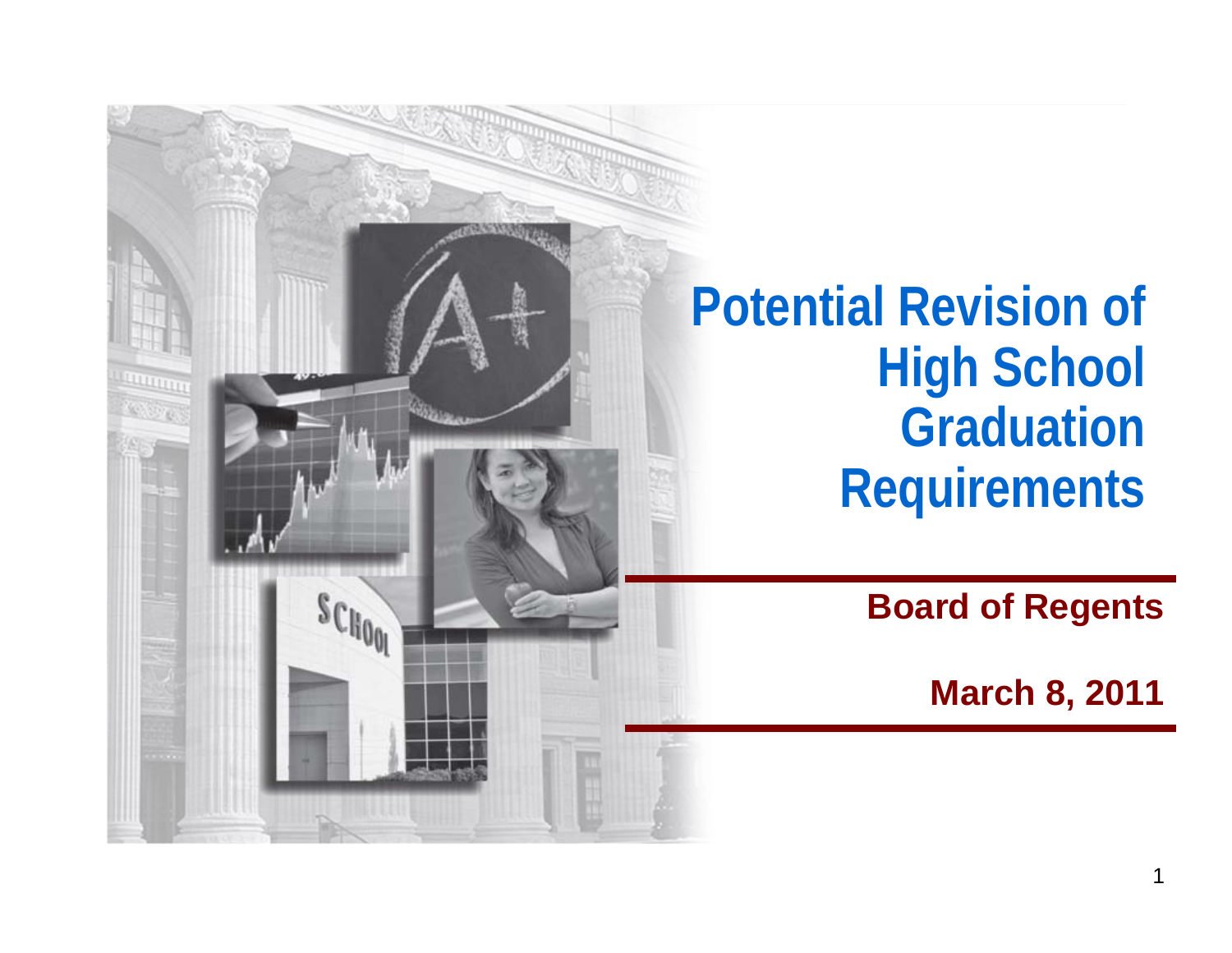

## **RTTT Will Help Achieve Regents Goals RTTT Will Help Achieve Regents Goals** *Investing in 4 critical reforms Investing in 4 critical reforms*

- Adopting internationally-benchmarked standards and assessments that prepare students for success in college and the workplace
- Building instructional data systems that measure student success and inform teachers and principals how they can improve their practice
- Recruiting, developing, retaining, and rewarding effective teachers and principals
- Turning around the lowest-achieving schools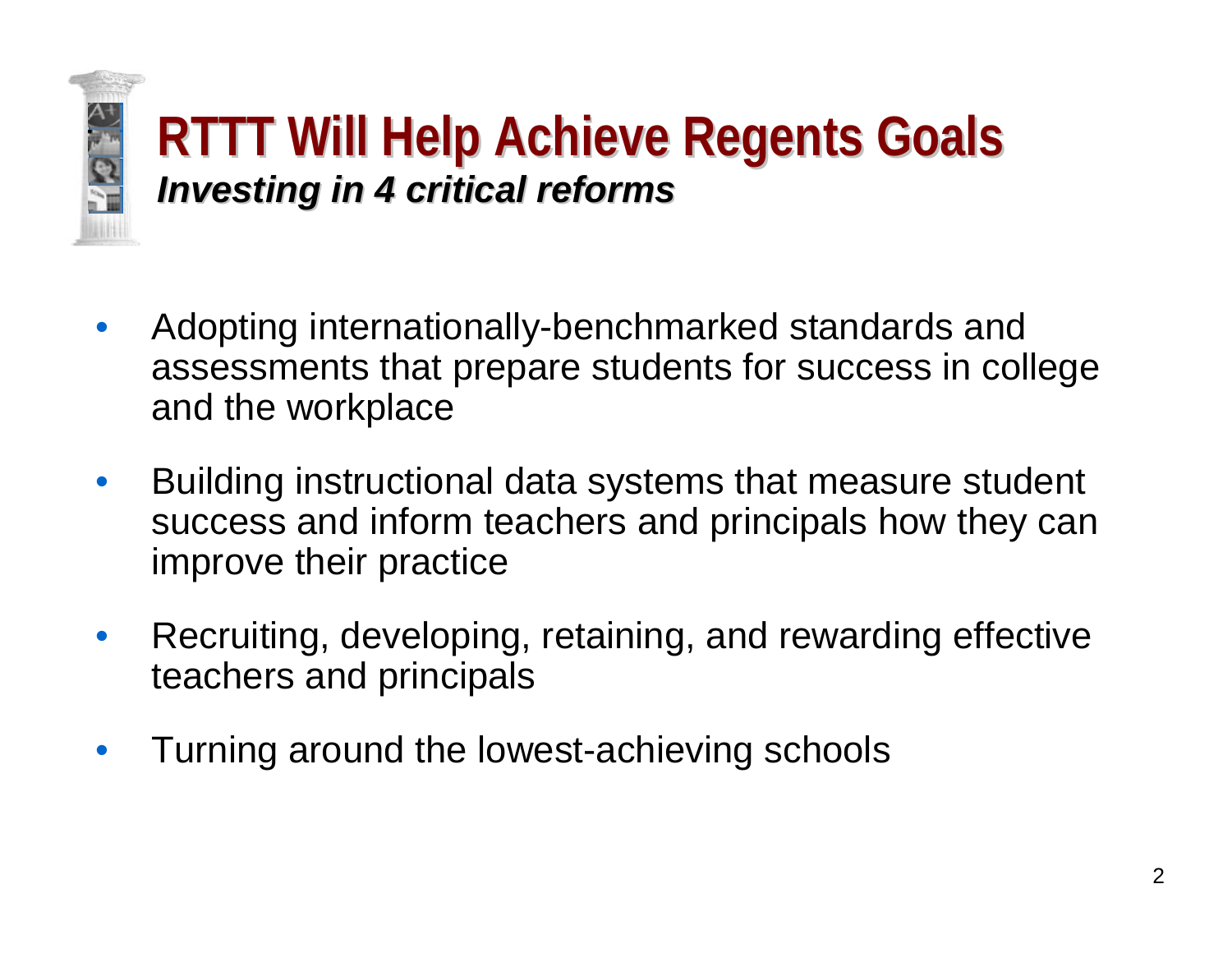#### **U.S. college graduation rates have stagnated relative to the rest of the developed world**

College and university graduation rates in 1995 and 2006 (first-time graduation)



1. Net graduation rate is calculated by summing the graduation rates by single year of age in 2006.

2. Year of reference 2005.

%

*Countries are ranked in descending order of the graduation rates for tertiary-type A education in 2006. Source:* OECD. Table A3.2 See Annex 3 for notes (*www.oecd.org/edu/eag2008* )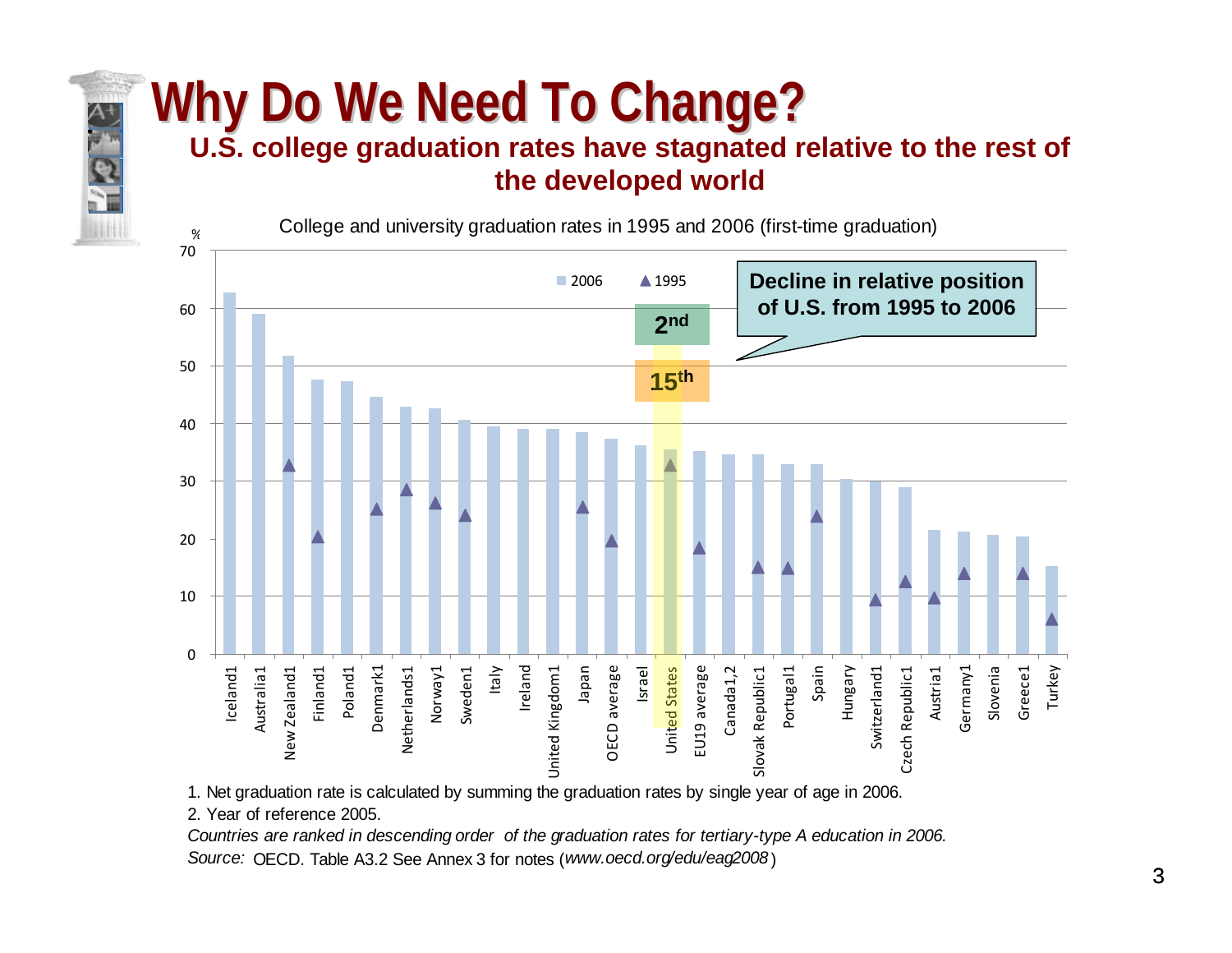

**Nearly a quarter of students in all NYS two- and four-year institutions of higher education take remedial coursework**

**New York State First-Time Students Taking Remedial Coursework By Type of Institution, 1998-2007** 



Source: NYSED Administrative Data, CUNY Office of Institutional Research and Assessment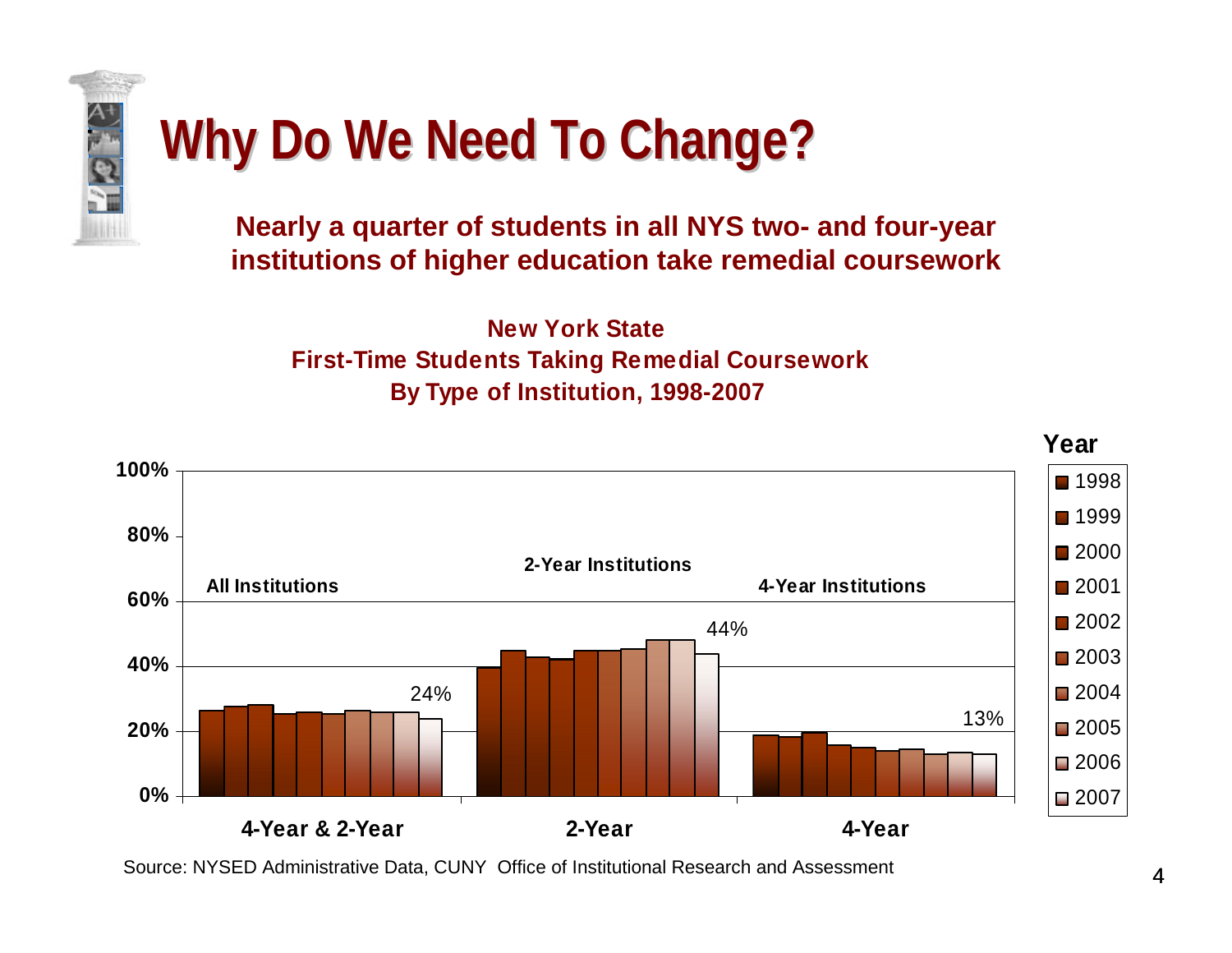

#### **Students taking more remedial courses in their first year of college are less likely to persist in higher education**

#### **New York State Fall 2007 to Fall 2008 Persistence of Full-time, First-time Students**



**By Amount of Remedial Work Taken during the First Semester**

#### **Number of Remedial Courses Taken**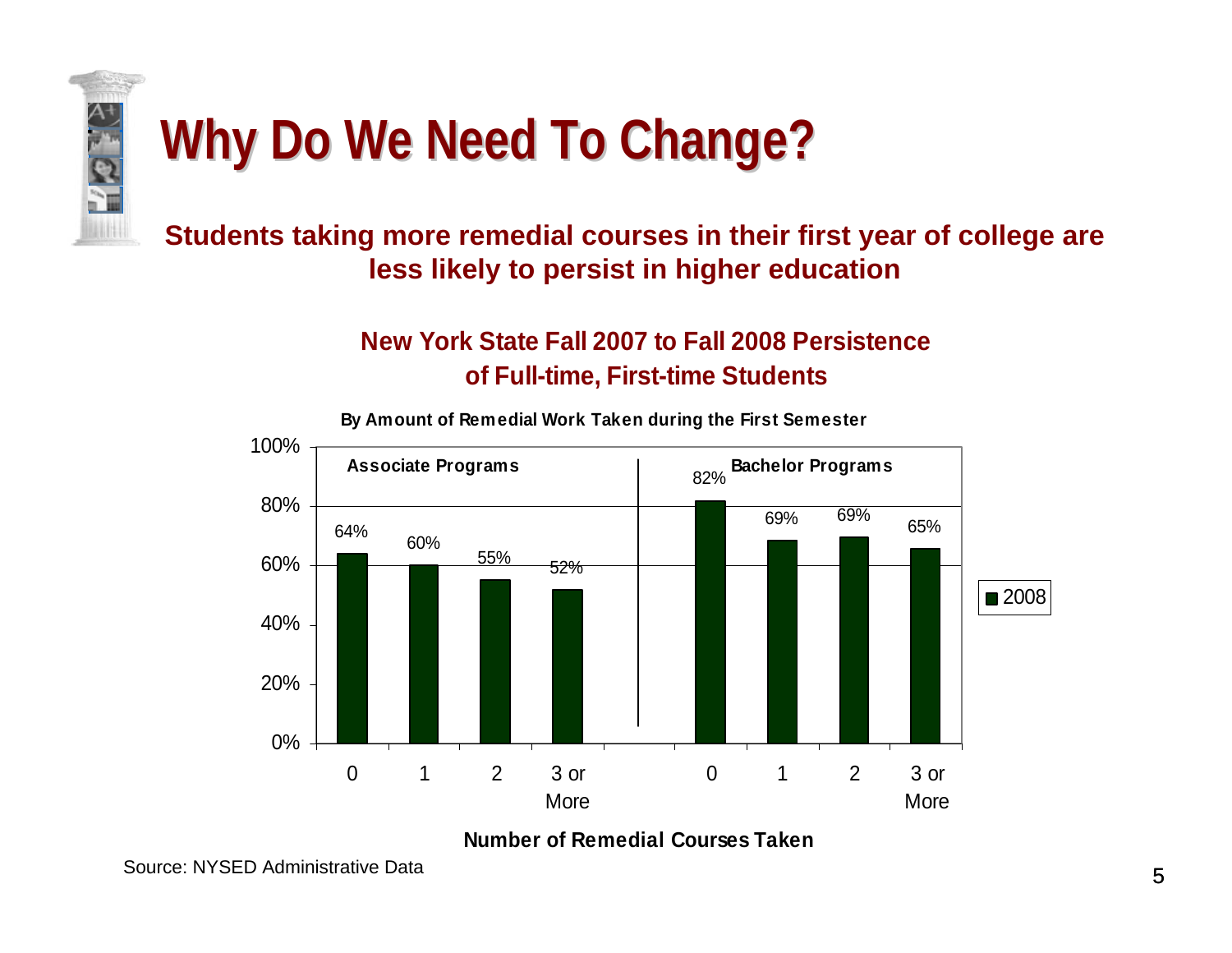

#### **Graduation Rates for Full-Time, First-Time Students Earning a Baccalaureate Degree after 4, 5, and 6 Years**

#### **Entry Year: 2003**

|                     | <b>Graduated after 4</b><br>years (2007) | <b>Graduated after 5</b><br>years (2008) | <b>Graduated after 6</b><br>years (2009) |
|---------------------|------------------------------------------|------------------------------------------|------------------------------------------|
| <b>All Students</b> | 49.2%                                    | 61.3%                                    | 64.4%                                    |
| <b>Black</b>        | 28.7%                                    | 42.9%                                    | 46.9%                                    |
| <b>Hispanic</b>     | 32.4%                                    | 46.4%                                    | 50.6%                                    |
| <b>White</b>        | 54.2%                                    | 65.8%                                    | 68.4%                                    |
| <b>Asian</b>        | 48.3%                                    | 62.2%                                    | 67.2%                                    |

Source: NYSED Office of Research and Information Systems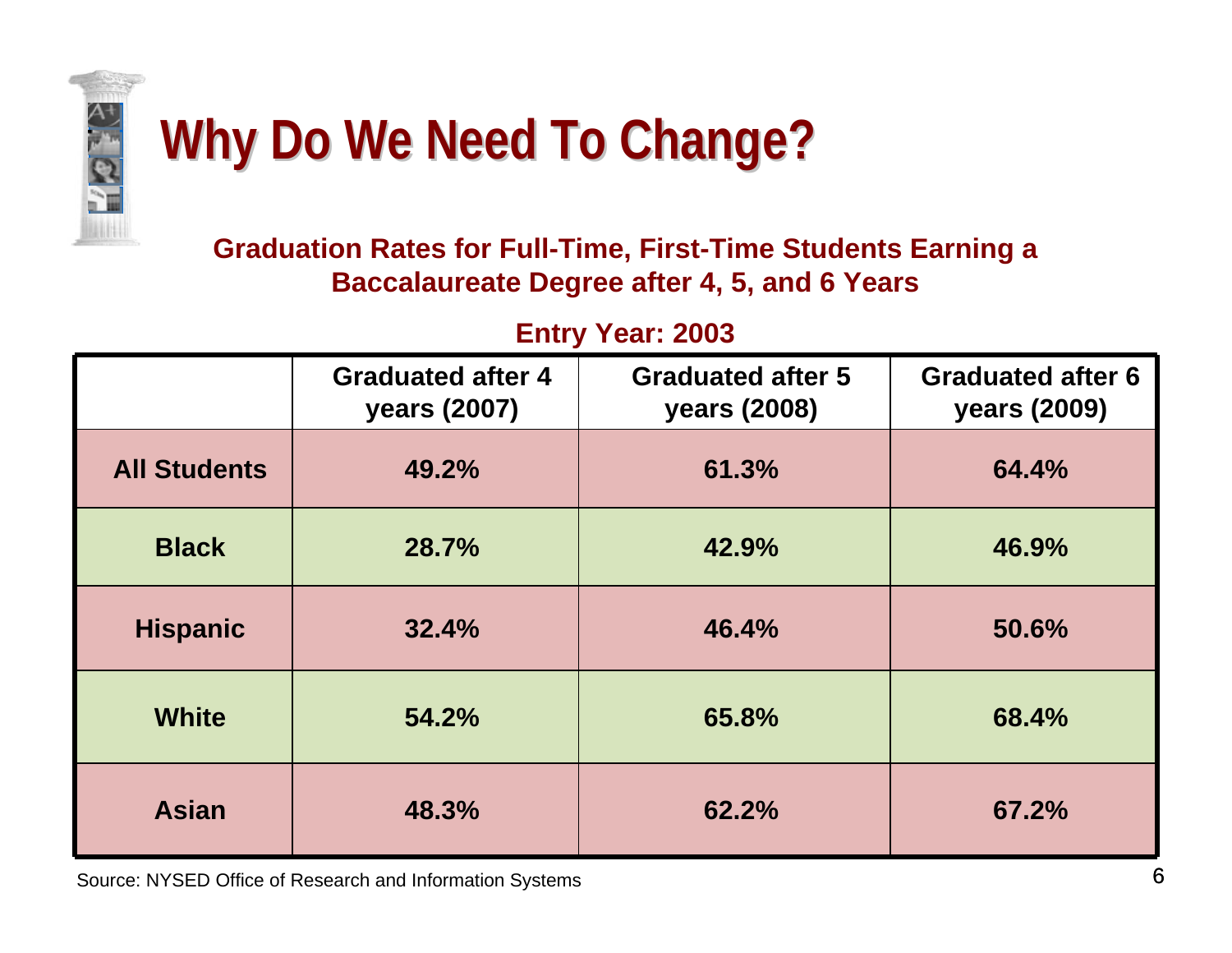

#### **Graduation Rates for Full-Time, First-Time Students Earning an Associate Degree after 2 and 3 Years**

**Entry Year: 2003**

|                     | <b>Graduated after 2 years</b><br>(2005) | <b>Graduated after 3 years</b><br>(2006) |
|---------------------|------------------------------------------|------------------------------------------|
| <b>All Students</b> | 13.4%                                    | 23.5%                                    |
| <b>Black</b>        | 8.3%                                     | 15.1%                                    |
| <b>Hispanic</b>     | 9.4%                                     | 16.4%                                    |
| <b>White</b>        | 16.1%                                    | 28.4%                                    |
| <b>Asian</b>        | 11.1%                                    | 19.9%                                    |

Source: NYSED Office of Research and Information Systems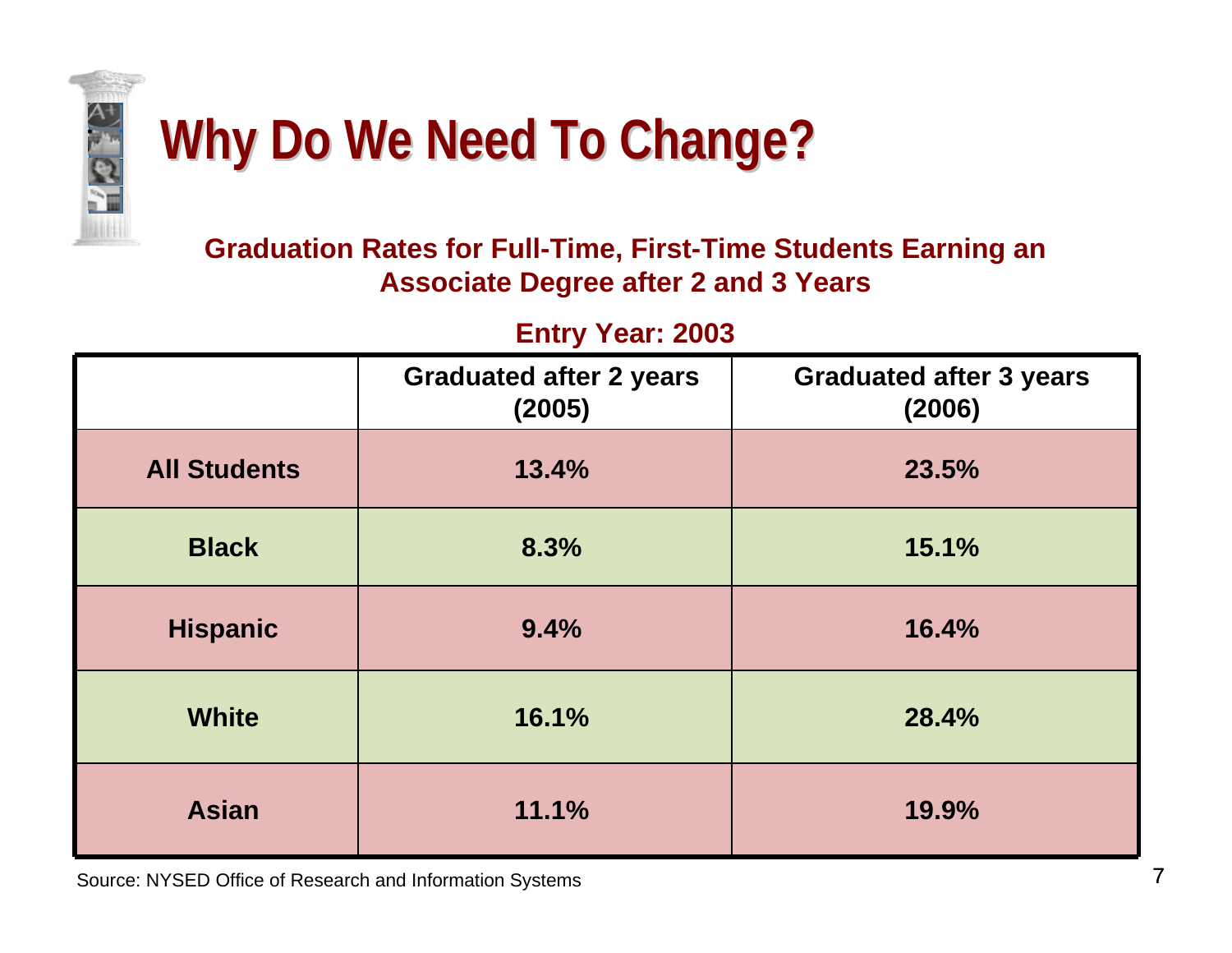

#### **7 of the Top 10 Fastest-Growing Occupations Require a Post-Se condary Degree**

**Education or training level for fastest growing occupations, 2008 to 2018** 

| <b>Rank</b>                                                                                       | Title                                         | <b>Education or training level</b> |  |  |
|---------------------------------------------------------------------------------------------------|-----------------------------------------------|------------------------------------|--|--|
| 1                                                                                                 | <b>Biomedical engineers</b>                   | Bachelor's degree                  |  |  |
| 2                                                                                                 | Network systems analysts                      | Bachelor's degree                  |  |  |
| 3                                                                                                 | Home health aides                             | Short-term on-the-job training     |  |  |
| $\overline{4}$                                                                                    | Personal and home care aides                  | Short-term on-the-job training     |  |  |
| 5                                                                                                 | <b>Financial examiners</b>                    | <b>Bachelor's degree</b>           |  |  |
| 6                                                                                                 | <b>Medical scientists</b>                     | Doctoral degree                    |  |  |
| $\overline{7}$                                                                                    | <b>Physician assistants</b>                   | Master's degree                    |  |  |
| 8                                                                                                 | Skin care specialists                         | Postsecondary vocational award     |  |  |
| 9                                                                                                 | <b>Biochemists and biophysicists</b>          | Doctoral degree                    |  |  |
| 10                                                                                                | <b>Athletic trainers</b><br>Bachelor's degree |                                    |  |  |
| Source: Employment Projections Program, U.S. Department of Labor, U.S. Bureau of Labor Statistics |                                               |                                    |  |  |

8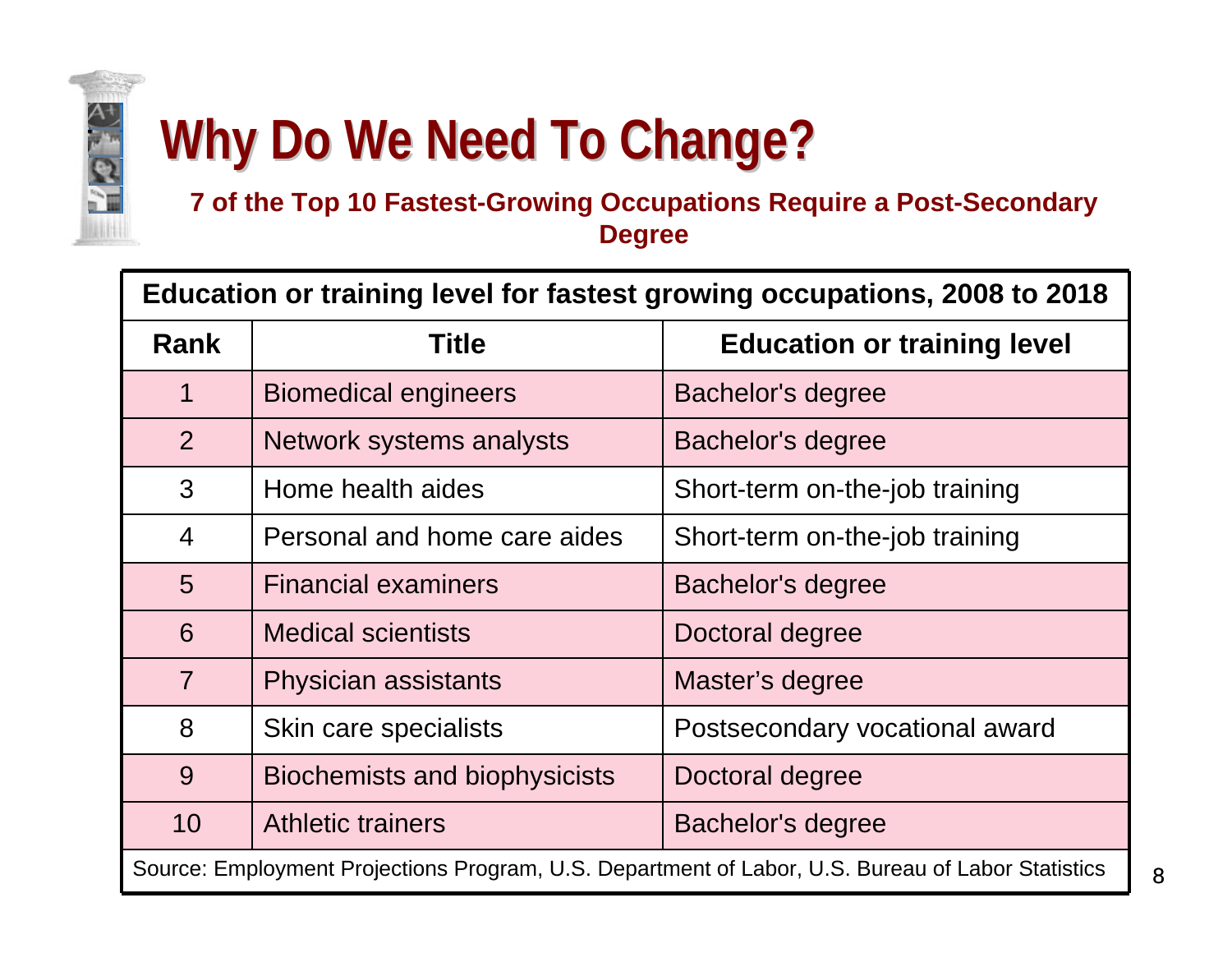

# **International Comparison International Comparison**

#### **Graduation Requirements in Select High-achieving Countries**

| <b>Contract Contract</b> | <b>Compulsory</b><br><b>Ed Ages</b>                                         | <b>Secondary Structure Summary</b>                                                                                                                                                                                                                                                                                                                                                                                                                                                                                                                                                                                                                                                                                                                                                                                                                                                                                                                                                                         |   |
|--------------------------|-----------------------------------------------------------------------------|------------------------------------------------------------------------------------------------------------------------------------------------------------------------------------------------------------------------------------------------------------------------------------------------------------------------------------------------------------------------------------------------------------------------------------------------------------------------------------------------------------------------------------------------------------------------------------------------------------------------------------------------------------------------------------------------------------------------------------------------------------------------------------------------------------------------------------------------------------------------------------------------------------------------------------------------------------------------------------------------------------|---|
| Canada                   | 5 or 6 - 16 or<br>18 (varies)                                               | Two differentiated streams: The first prepares students for university, the second for post-secondary education at a community college or<br>institute of technology, or for the workplace                                                                                                                                                                                                                                                                                                                                                                                                                                                                                                                                                                                                                                                                                                                                                                                                                 |   |
| England                  | $5 - 16$<br>(Compulsory<br>age will rise to<br>17 in '13 and<br>18 in '15.) | Note that as the compulsory age of education rises, students will be able to choose between 1) full time education 2) work-based learning 3)<br>part-time education or training.<br>In "Key Stage 4" for 14-16 year olds, the General Certificate of Secondary Education (GCSE) is a national academic qualification awarded<br>in a specified subject, generally taken in a number of subjects. Students may also earn the new two-year "diploma" qualification for 14-19 year<br>olds which is offered alongside GCSEs and A-levels.<br>Students may then leave secondary schooling; earn a diploma at vocational or technical colleges; or they may take a higher level of<br>secondary school examinations known as AS-Levels after an additional year of study. Following two years of study, students may take A-<br>Level (Advanced Level) examinations, which are required for university entrance in the UK. Diplomas are designed to be flexible and can be<br>combined with GCSEs and A-levels. |   |
| Finland                  | $7 - 16$                                                                    | Students can choose between general and vocational upper secondary school. 45% of students choose vocational qualification.<br>At the end of upper secondary school, students take a national matriculation exam that tests the native language, plus three subjects chosen<br>from their second national language - Swedish or Finnish - a foreign language, math, or general studies (history, geography, religion,<br>chemistry, biology, physics, psychology, philosophy).                                                                                                                                                                                                                                                                                                                                                                                                                                                                                                                             |   |
| Germany                  | $6 - 19$                                                                    | The German secondary school system has a lower secondary level and an upper secondary level. The lower secondary level (compulsory full-<br>time ages 10-15) leads to a general qualification, which is the entry requirement for vocational education and training. The upper secondary<br>level (ages 16-19) allows for higher education and includes general education levels and vocational education and training levels (at least par-<br>time attendance is compulsory).                                                                                                                                                                                                                                                                                                                                                                                                                                                                                                                            |   |
| Japan                    | $6 - 15$                                                                    | Most upper secondary schools have complicated admissions procedures, similar to university admissions in other countries. Examination<br>results largely determine school entrance. The most common type of upper-secondary schools has a full-time, general program that offers<br>academic courses for students preparing for higher education and also technical and vocational courses for students expecting to find<br>employment after graduation.                                                                                                                                                                                                                                                                                                                                                                                                                                                                                                                                                  |   |
| Singapore                | $6 - 15$                                                                    | Students apply to the Singapore Ministry of Education (MOE) for seats in up to six different specific secondary schools based on elementary<br>scores. Includes academic and vocational options.                                                                                                                                                                                                                                                                                                                                                                                                                                                                                                                                                                                                                                                                                                                                                                                                           |   |
| South<br>Korea           | $6 - 15$                                                                    | High schools are divided into general academic, vocational, and specialized (Arts, science, languages) schools. There are no qualifying<br>exams for entry into high schools. In 2007, 72% of students were enrolled in academic high schools and 28% in vocational high schools.                                                                                                                                                                                                                                                                                                                                                                                                                                                                                                                                                                                                                                                                                                                          |   |
|                          |                                                                             | Sources: http://www.cmec.ca/, http://www.dcsf.gov.uk/, http://www.oph.fi/, http://www.eduserver.de/, http://english.mest.go.kr/,<br>http://educationjapan.org/, http://www.moe.gov.sg/                                                                                                                                                                                                                                                                                                                                                                                                                                                                                                                                                                                                                                                                                                                                                                                                                     | 9 |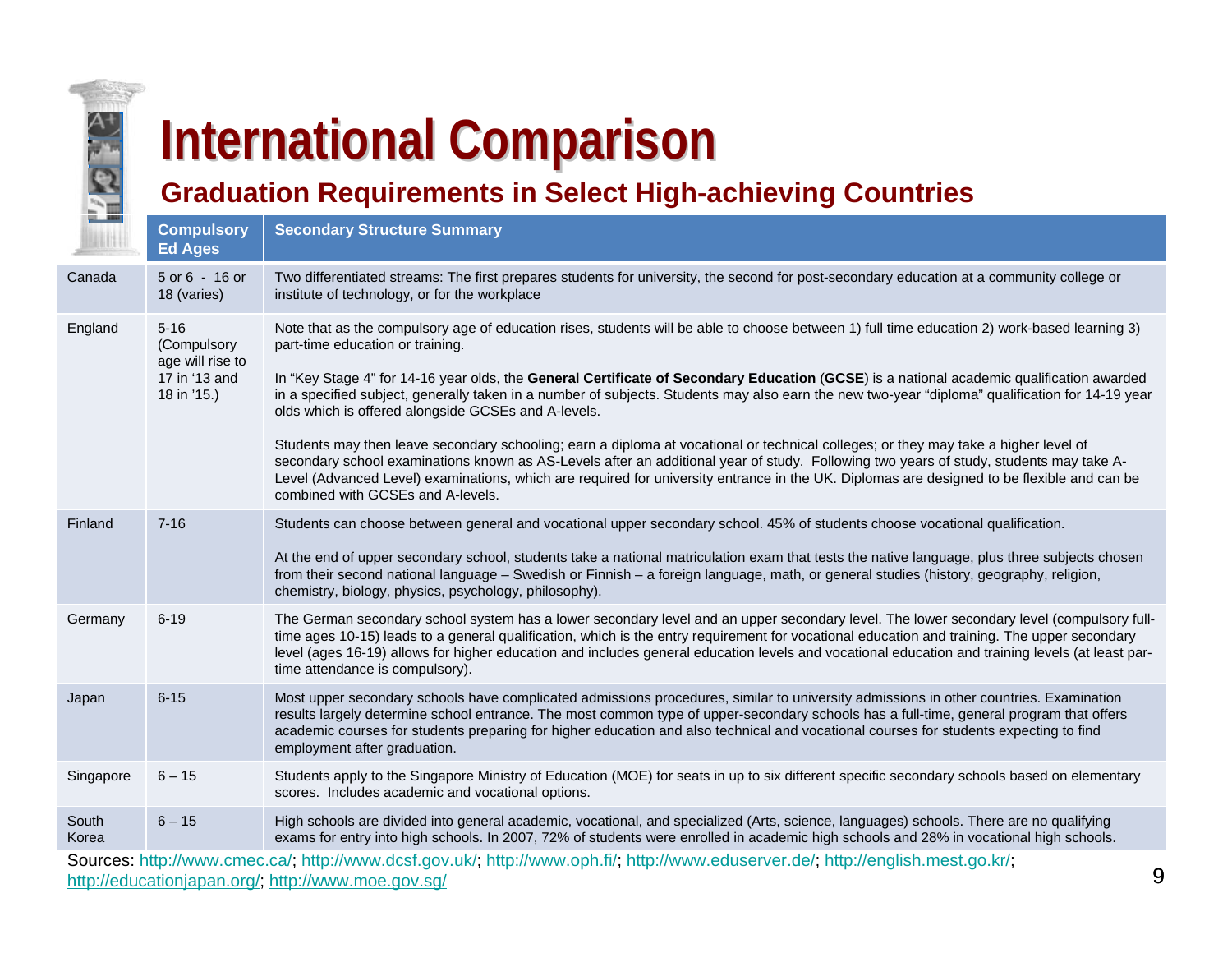

## **College Readiness = Career Readiness College Readiness = Career Readiness**

Research by Achieve, ACT, and others found a high degree of convergence.

The knowledge and skills that high school graduates will need to be successful in college are the same as those they will need to be successful in a job that:

- pays enough to support a family well above the poverty level,
- provides benefits, and
- offers clear pathways for career advancement through further education and training.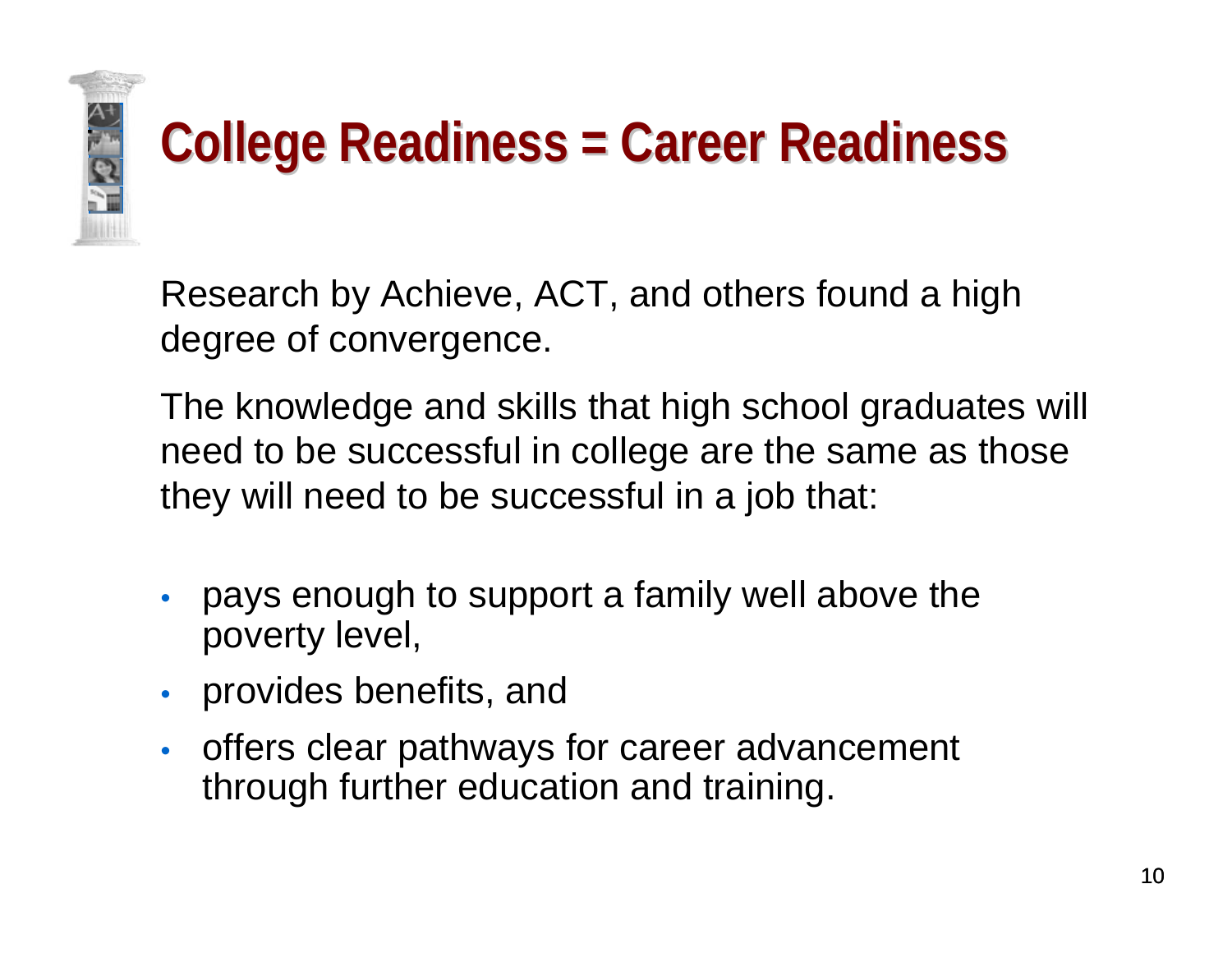

## **Reform is Underway**

*Increasing College and Career Readiness of All Students Increasing College and Career Readiness of All Students Measurable, substantial progress toward student success Measurable, substantial progress toward student success*

### **All Students**

| <b>College Readiness</b>            | <b>Current</b> | 2013<br>Target | <b>Points</b><br><b>Gain</b> |
|-------------------------------------|----------------|----------------|------------------------------|
| ELA Regents Exam score 75 or above  | 56%            | 69%            | 13                           |
| Math Regents Exam score 80 or above | 42%            | 59%            | 17                           |

| <b>Graduation Rate</b> | 72% | 80% |  |
|------------------------|-----|-----|--|
|                        |     |     |  |

| <b>College Persistence</b> | 72% | 76% |  |
|----------------------------|-----|-----|--|
|----------------------------|-----|-----|--|

Close the gaps in achievement for Black students, Hispanic students, English language learners, students with disabilities, and economically disadvantaged students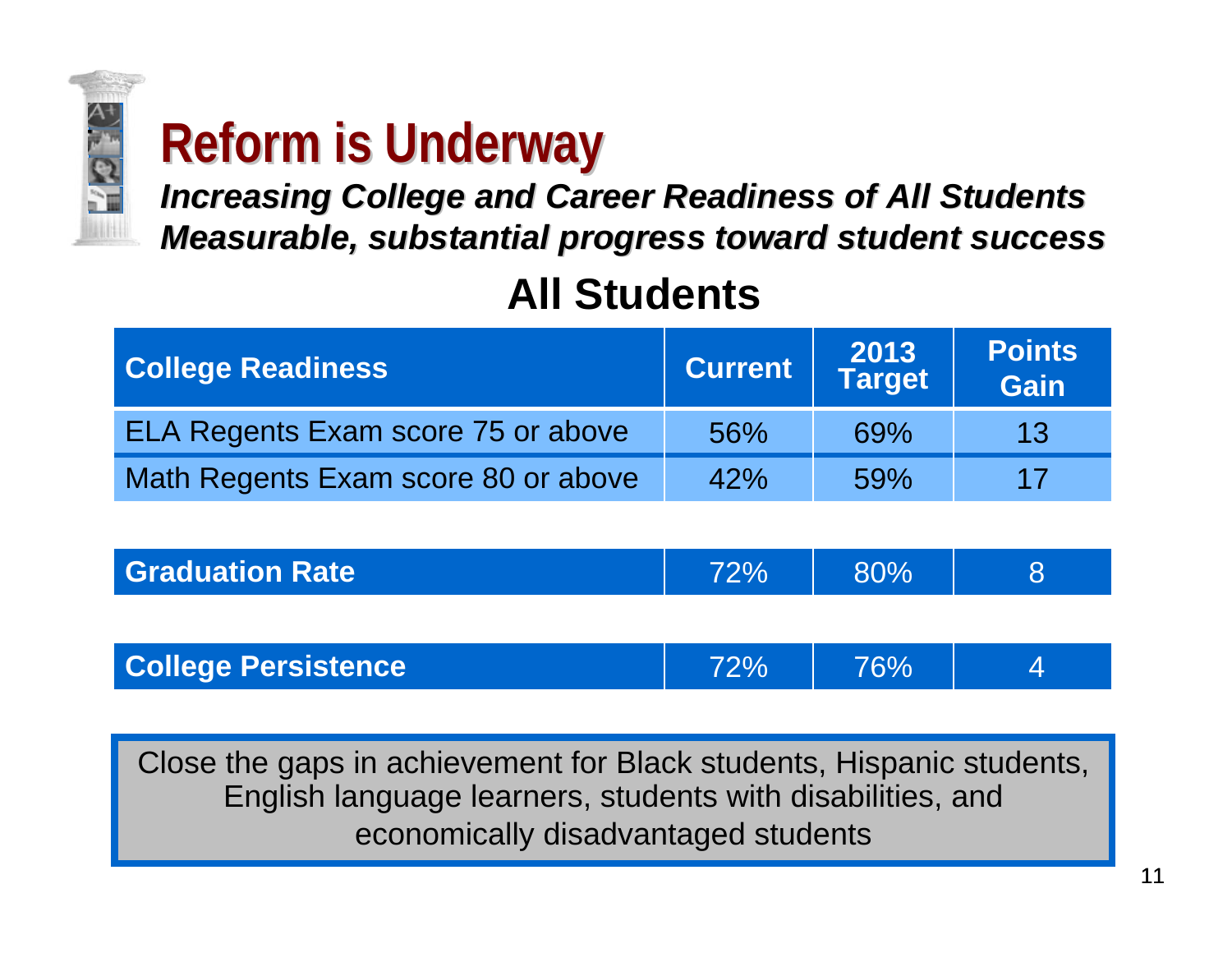# **Increase Graduation Requirements\***

#### **Recommendations:**

- Require additional credits in mathematics and science
- Increase the passing score on key Regents exams
- Require passing additional exams
- Require a College and Career Ready experience
- Extend the school day/school year
- Strengthen the Regents exam sequence in English Language Arts and Social Studies consistent with the new NYS Common Core Standards

12\* While the local diploma is being phased out for general education students, it remains available to students with disabilities through the "Safety Net" provisions of State regulations. The Safety Net could be extended to apply to new requirements.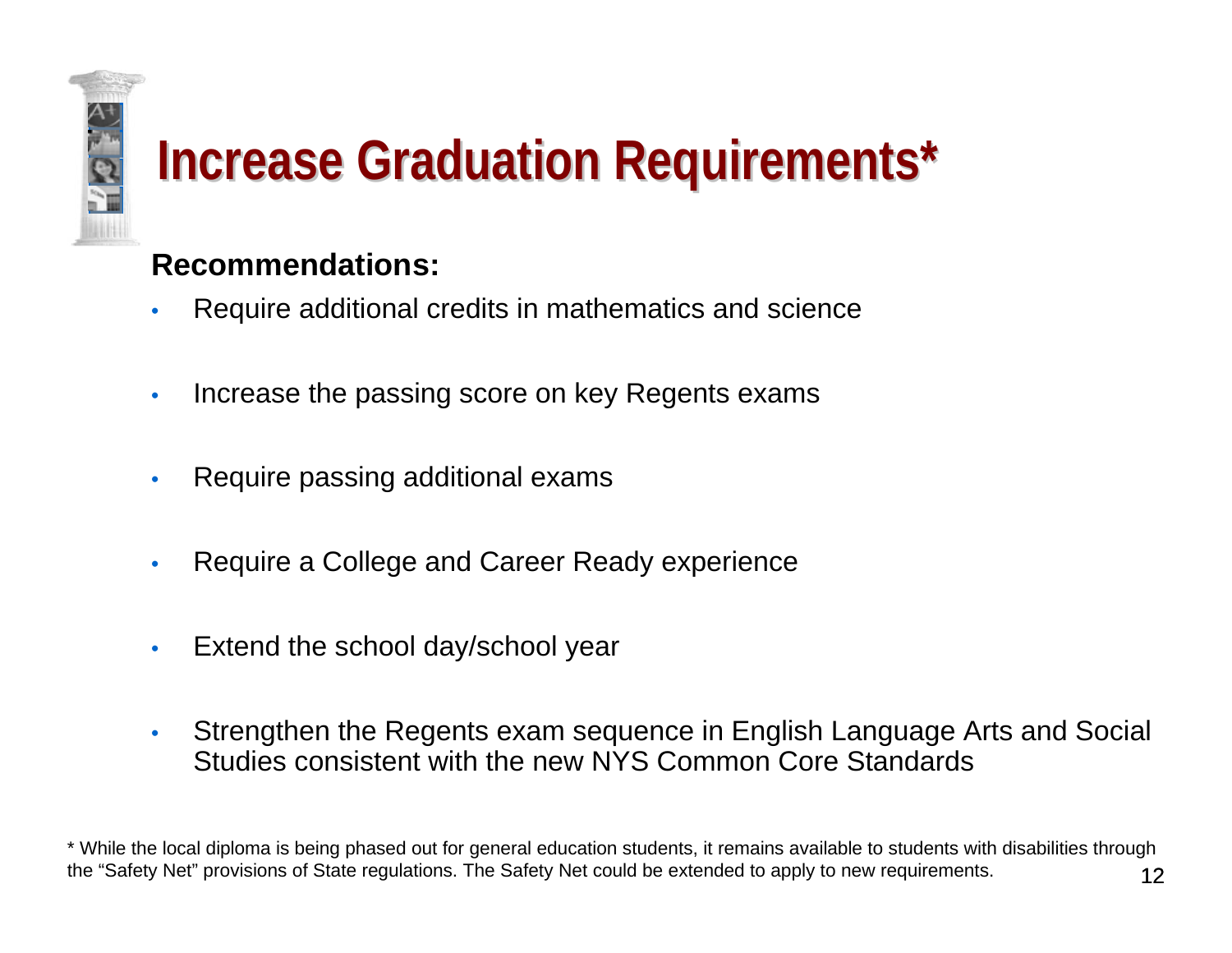# **Policy Directions for Consideration Require Additional Credits in Mathematics and Science**

- **Option:** Require four years of math and science or equivalent beginning in 2011-12
- **Currently:** 22 credits are required:
	- Three units of credit in math and three units of credit in science
	- Students must take and pass one Regents exam in each content area
- **Benefits:**

**AN** 

- Closes the "gap" of time from when students last took a course
- Increases the likelihood of persistence in college
- Increases the likelihood of engagement by allowing an interest-based course in the fourth year
- **Challenges:**
	- Additional district resources will be required
	- A national shortage in certified math and science teachers currently exists
	- Additional course requirements may prevent students from pursuing higher level coursework in their intended area of post secondary study
	- Schools may have to reduce the number of electives available to students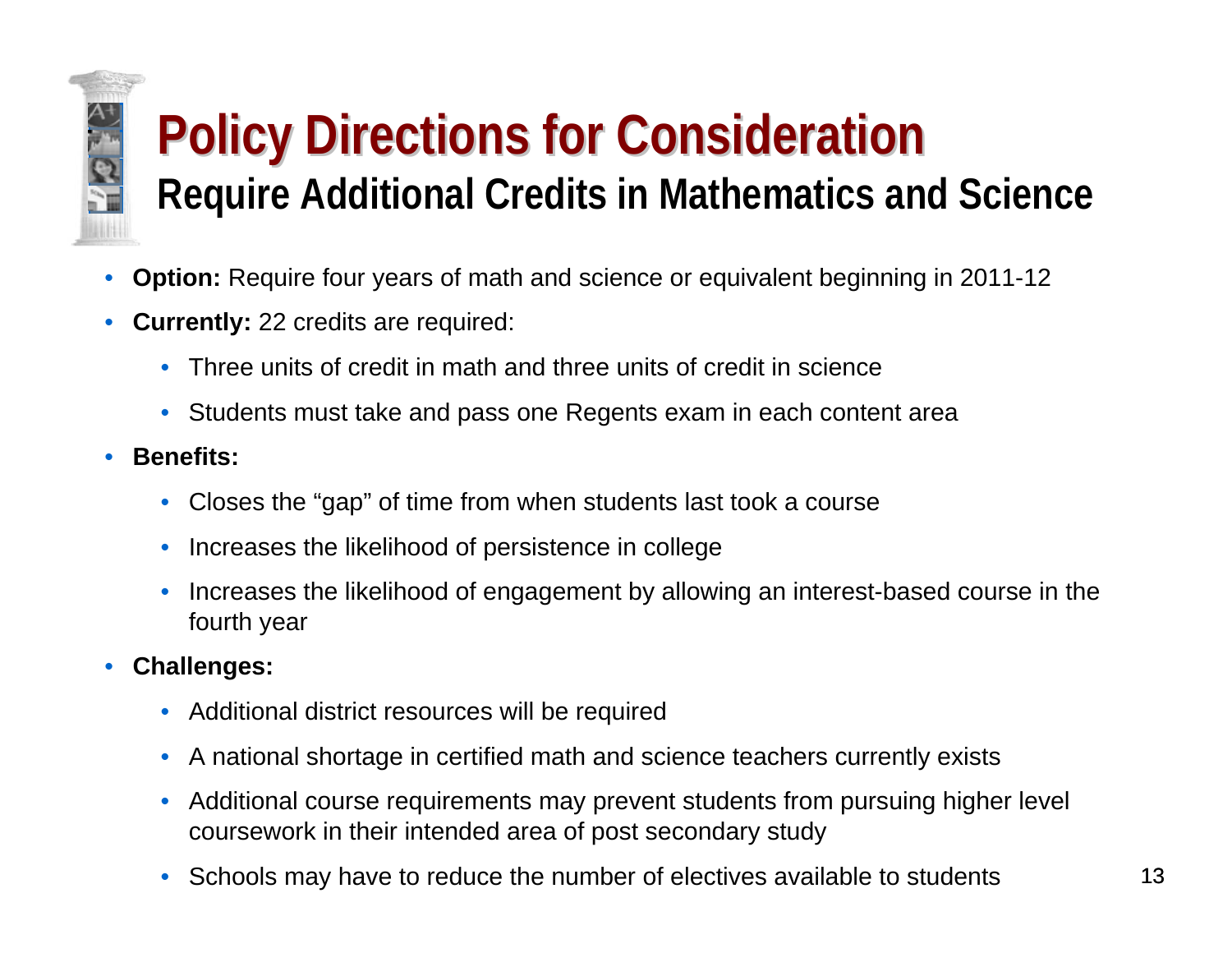Research shows that a fourth year of math improves students' college readiness.

- Only 16% of students who took 3 years of high school math met the ACT readiness benchmarks, while 62% of students who took 4 years of high school math met the benchmarks.
- In a study of students from three states who had taken the ACT, 17% of students who took 4 years of math in high school needed remediation when they entered college, compared to 26% of students who only took 3 years of math in high school.
- Students with 4 years of high school math score 63 points higher on the SAT-I quantitative section than students with only 3 years of high school math.

Sources: ACT, Inc. (2007). *Rigor At Risk: Reaffirming Quality in the High School Core Curriculum*. College Board. (2006). *2006 College-Bound Seniors Total Group Profile Report*.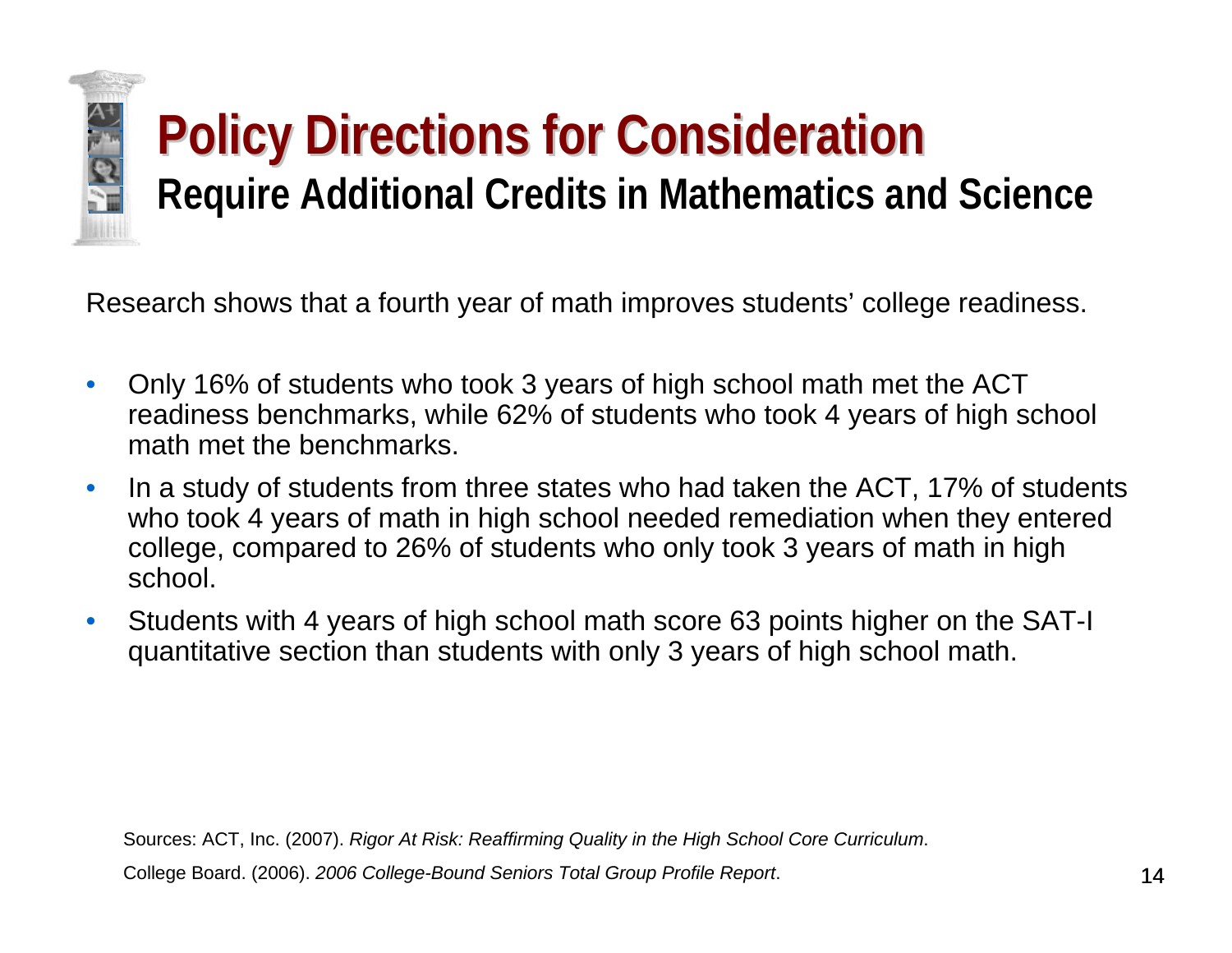

**Mean SAT Mathematics Score, by Years of Math Taken in High School**



Source: College Board. (2010). *2010 College-Bound Seniors Total Group Profile Report.*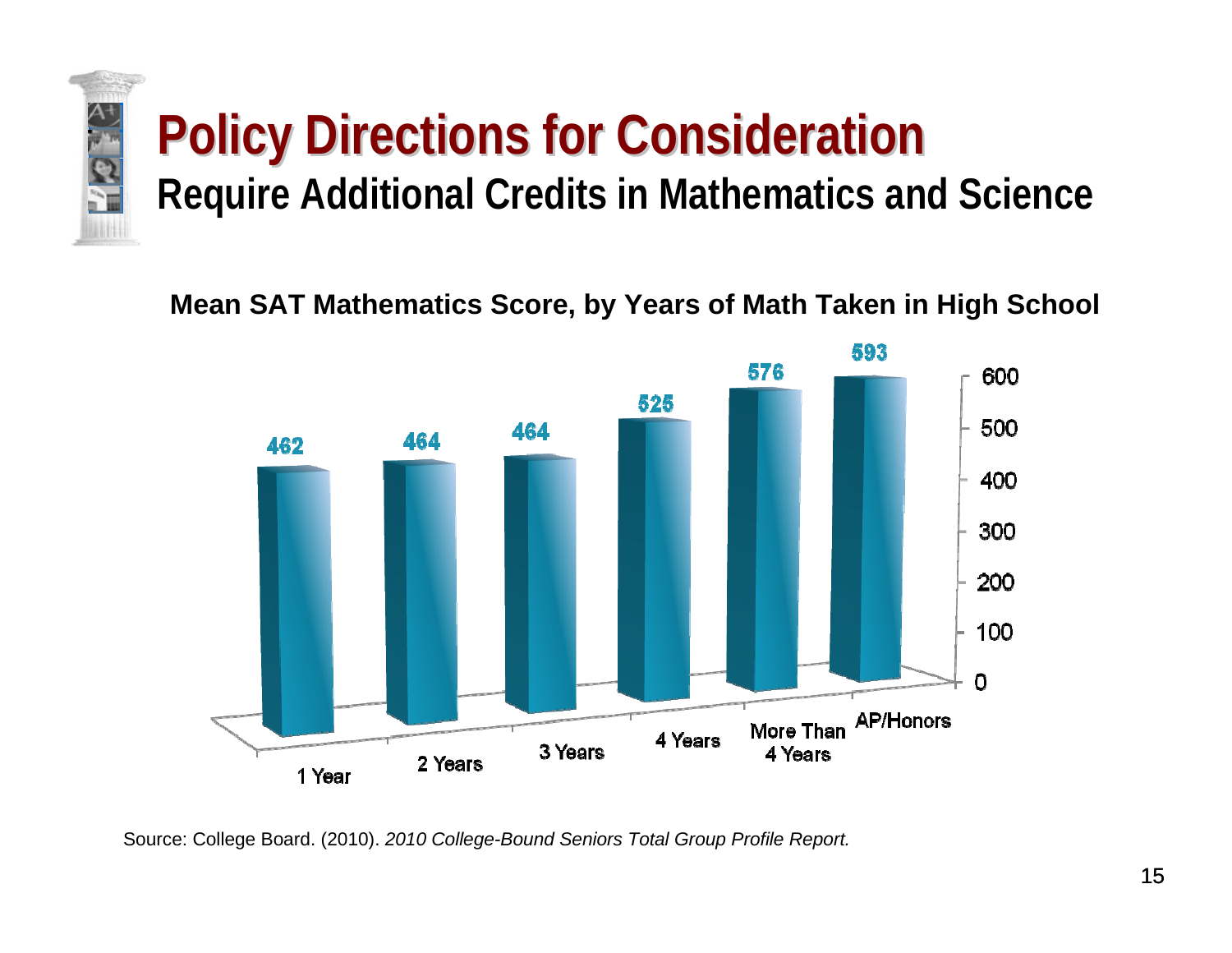

#### **Program for International Student Assessment (PISA) 2009 Results**

- 12 of the 33 other industrialized countries had higher average science literacy scores than the U.S.
- Only 29 percent of U.S. students scored at or above level 4 on the science literacy scale ranging from level 1 to level 6
- The U.S. average score in science literacy in 2009 was average compared to the scores of the other member countries of the Organization for Economic Cooperation and Development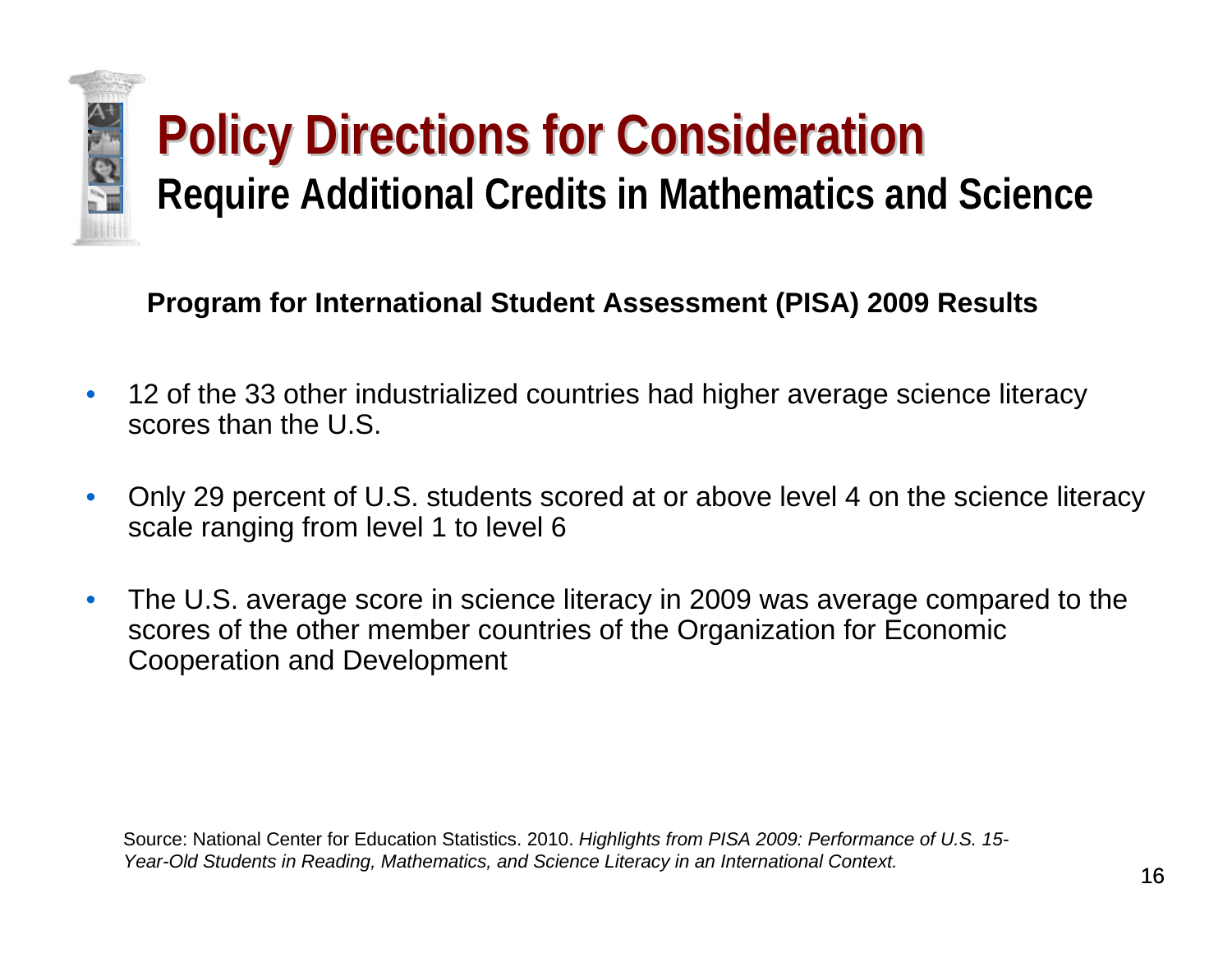#### **Project Lead the Way (PLTW)**

- Created in 1997 to address the shortage of college engineering students at the college level and the nation's shortage of STEM professionals
- New York was the first state to participate

E

- PLTW students are more likely to persist in engineering and related fields in college
- In 2005, 80 percent of PLTW graduates went on to college; of these, 68 percent majored in engineering
- Students apply math and science to real-life engineering situations
- Developed a series of standardized end-of-course examinations that can result in early college credit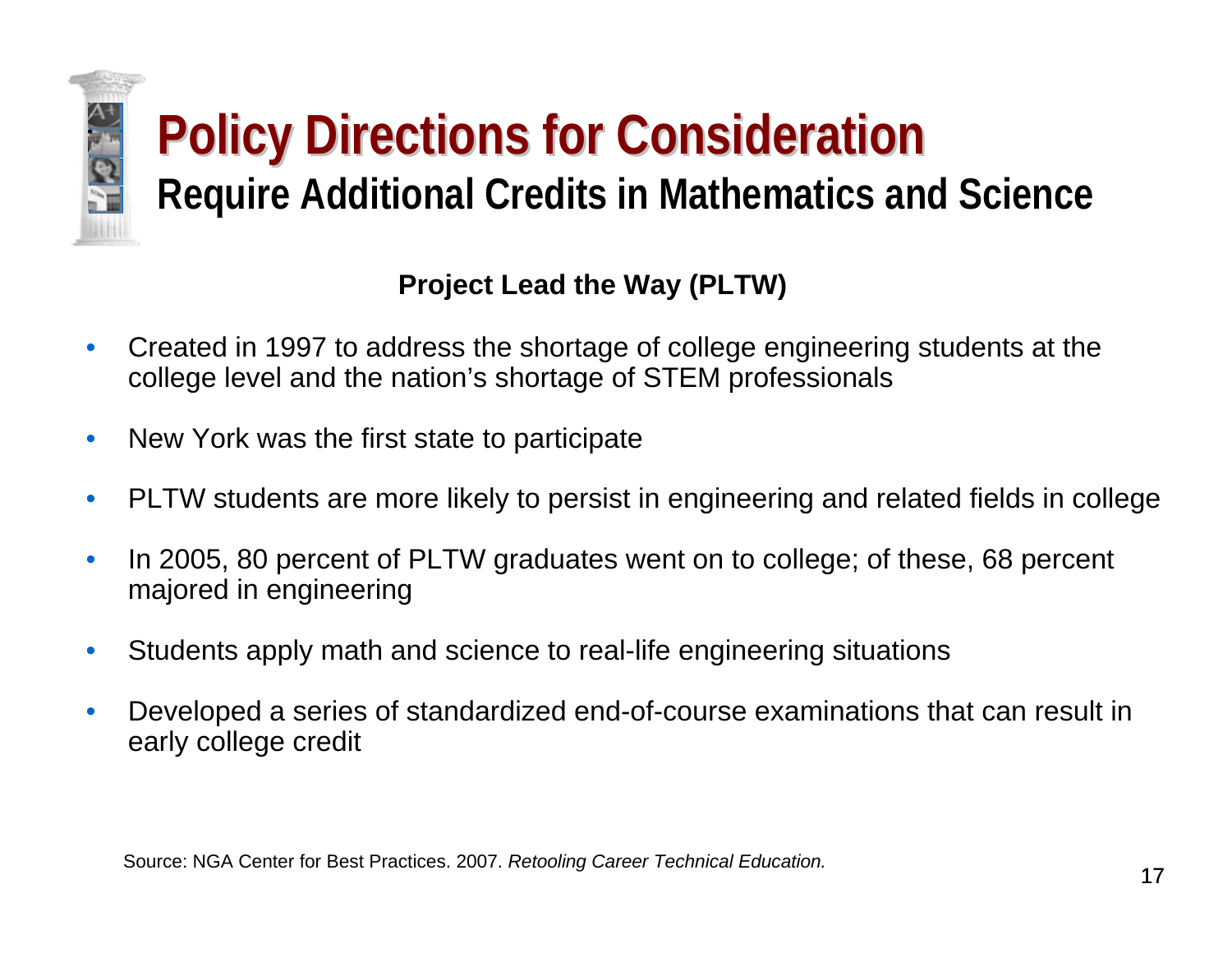

## **Policy Directions for Consideration Policy Directions for Consideration Increase the Passing Score on Key Regents Exams**

- **Option A:** Increase the required score on the ELA Regents to 75 and the Algebra Regents to 80 beginning with the 2012 cohort
- **Option B:** Beginning in 2011-12, replace the 0-100 scoring system with a 1-4 cut score system, where a score of 3 indicates "College Readiness."
- **Currently:** As of June 2012, students must achieve a passing score of 65 on all required Regents exams with the exception of the "safety net" option for students with disabilities
- **Benefits:**
	- Research indicates the "proficiency" scores better predict college and career readiness
	- Students must demonstrate greater knowledge and skills to achieve "proficiency"
	- Shifting to 1-4 performance levels is consistent with 3-8 tests and raising of 3-8 cut scores
	- The use of "basic," "proficient," and "advanced" will support a more nuanced handling of the labeling of students scoring between a 65 and a 75 or 80
- **Challenges:**
	- Initial decrease in graduation rates
	- Increases the likelihood of additional Academic Intervention Services (AIS), therefore restricting a student's schedule and imposing additional costs on districts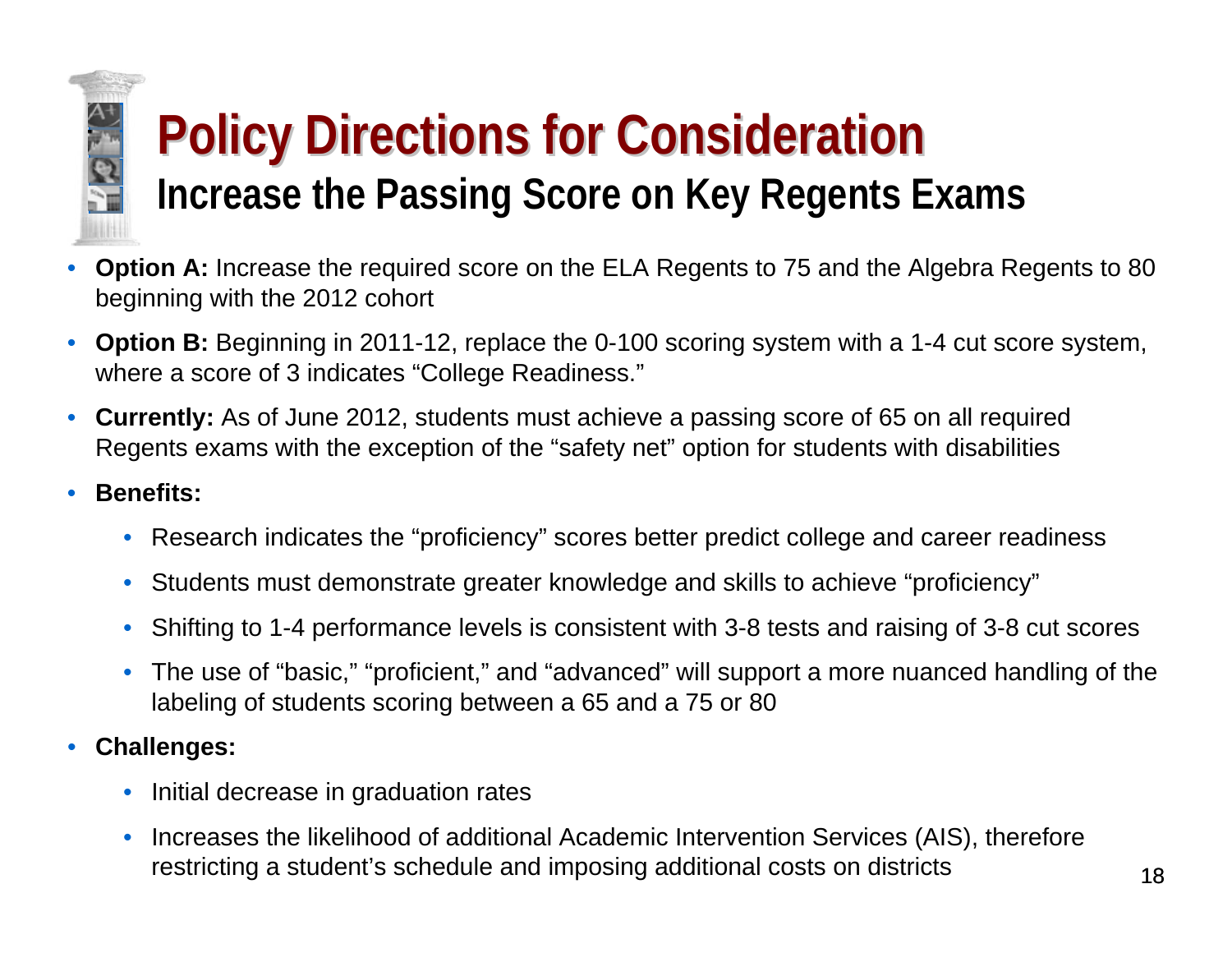

## **Policy Directions for Consideration Increase the Passing Score on Key Regents Exams**

**Students who score below an 80 on their Math Regents have a much greater likelihood of being placed in a remedial college course**

|                     | <b>Arithmetic</b> | <b>Elementary</b><br><b>Algebra</b> |      | <b>Intermediate</b><br>Algebra** | <b>College</b><br><b>Algebra</b> | Pre-<br><b>Calculus</b> | <b>Calculus</b> |
|---------------------|-------------------|-------------------------------------|------|----------------------------------|----------------------------------|-------------------------|-----------------|
| <b>Less than 55</b> | 68.3%             | 29.7%                               | 0.0% | 1.4%                             | 0.7%                             | 0.0%                    | 0.0%            |
| 55 to 64.9          | 61.4%             | 33.7%                               | 0.6% | 3.2%                             | 0.8%                             | 0.3%                    | 0.0%            |
| 65 to 69.9          | 38.9%             | 44.7%                               | 1.8% | 8.0%                             | 4.8%                             | 1.8%                    | 0.7%            |
| 70 to 79.9          | 14.7%             | 24.6%                               | 5.9% | 23.5<br>$\frac{0}{0}$            | 21.3%                            | 8.1%                    | 1.8%            |
| 80 to 89.9          | 0.8%              | 2.8%                                | 4.3% | 17.3<br>$\frac{0}{0}$            | 30.6%                            | 32.3%                   | 12.0%           |
| Above 90            | 0.0%              | 0.2%                                | 0.5% | 3.4%                             | 12.7%                            | 39.2%                   | 44.2%           |

\*\*Intermediate Algebra is considered a remedial course in some schools in the CUNY system and a credit-bearing course in others. Totals sum to 100 percent along rows, but not down columns.

Source: CUNY Office of Institutional Research and Assessment, Math A Regents; all CUNY 2- and 4-year institutions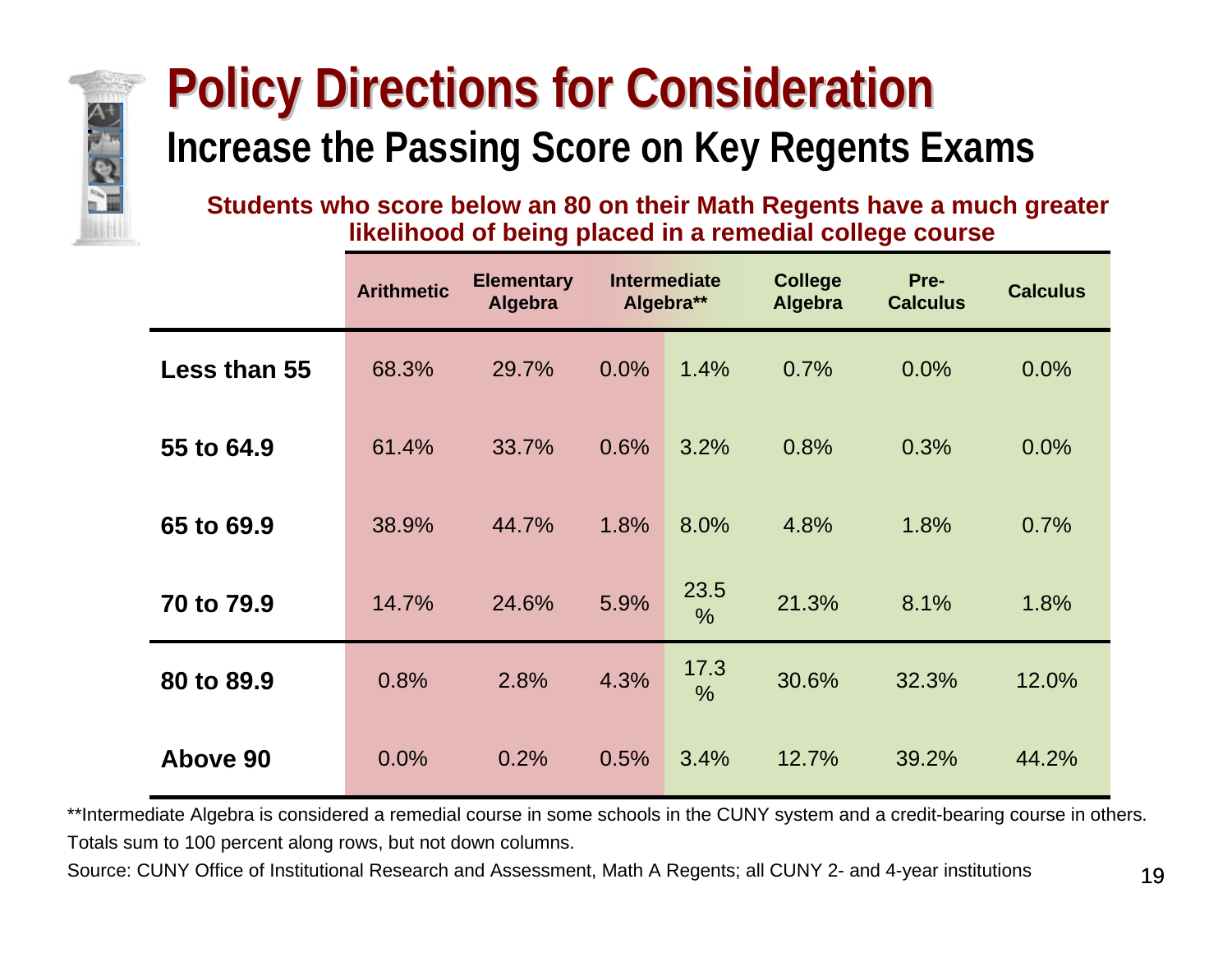#### **Policy Directions for Consideration Increase the Passing Score on Key Regents Exams Students who score above an 80 on their Regents exam have a good chance of earning at least a C in college-level math**

**Figure 1** Probability of C or Greater in College Level Math Courses by Regents Math A Score Recent Graduates of New York City Public High Schools Entering CUNY in Fall 2008



\*\*Intermediate Algebra is considered a remedial course in some schools in the CUNY system and a credit-bearing course in others.

Totals sum to 100 percent along rows, but not down columns.

Source: CUNY Office of Institutional Research and Assessment, Math A Regents; all CUNY 2- and 4-year institutions  $20$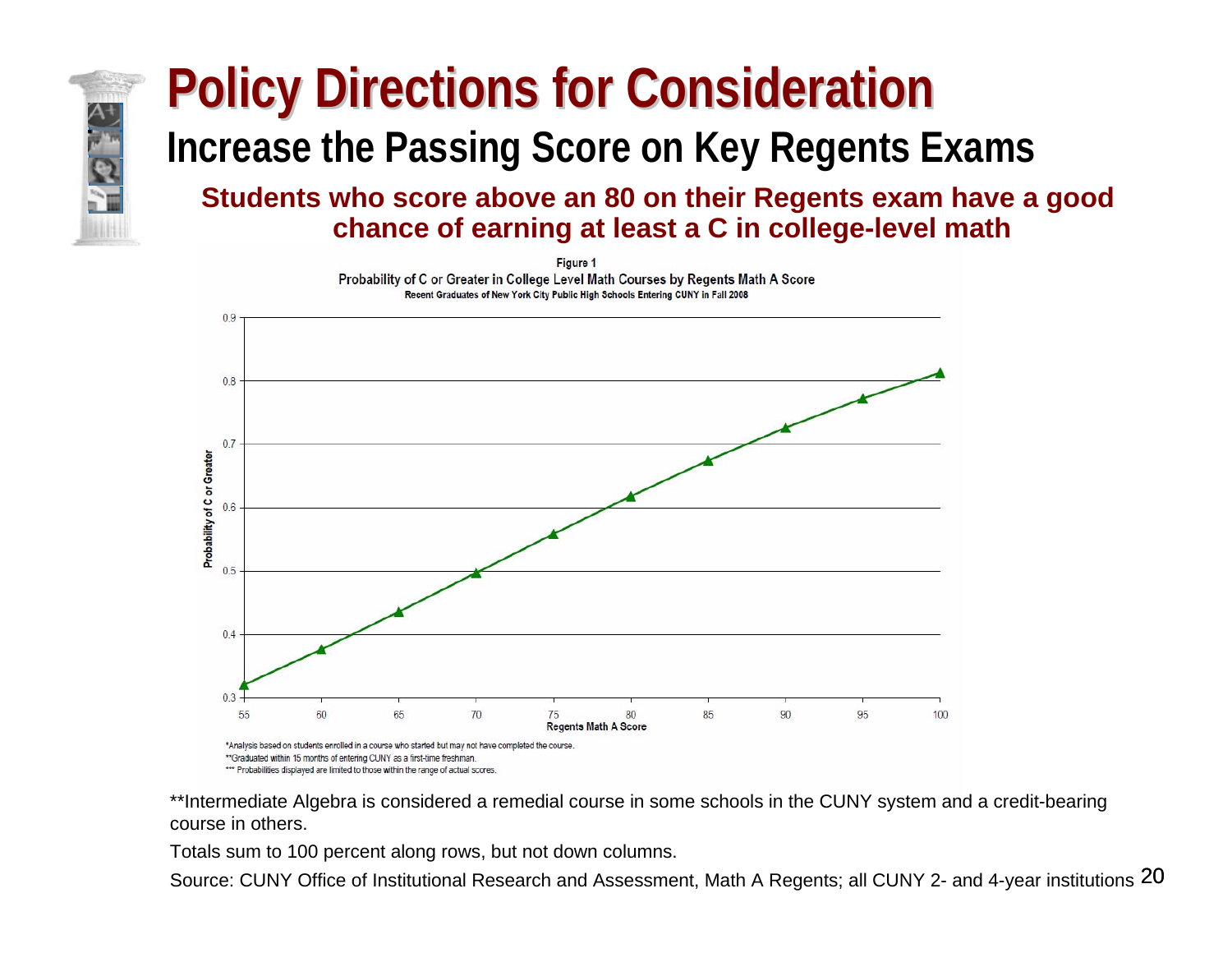#### **Students who score at least a 75 on their ELA Regents have a good chance of earning at least a C in Freshman Composition Policy Directions for Consideration Increase the Passing Score on Key Regents Exams**

**Figure 3 Probability of C or Greater in Freshman Composition by Regents English Score\* Recent Graduates of New York City Public High Schools Entering CUNY in Fall 2008\*\***



\*\*Graduated within 15 months of entering CUNY as a first-time freshman.

\*\*\* Probabilities displayed are limited to those within the range of actual scores.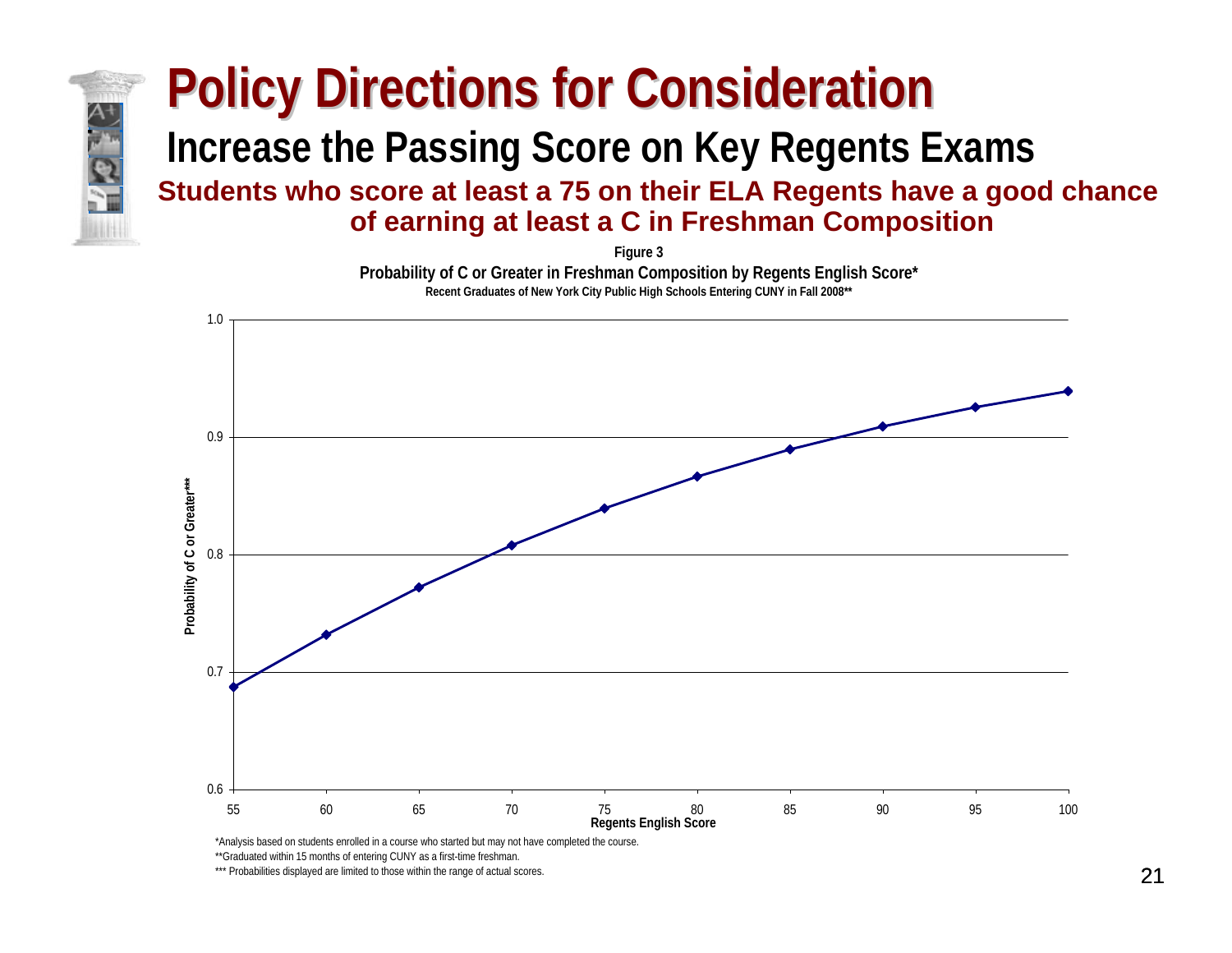

## **Policy Directions for Consideration Increase the Passing Score on Key Regents Exams**

#### **Institutions of Higher Education around the state consider a score of 75 to 85 to be a bare minimum for college readiness**

Conversations with admissions directors of two- and four-year public and private colleges in the Western NY, Central NY, Hudson River, and New York City regions indicate that:

- 75 to 85 on the Regents is considered by selective schools (as part of their holistic review of applicants) the lower threshold for admissions;
- SUNY campuses use 85 as a mark of solid competence, below 75 is a mark of "inadequately prepared";
- 75 on Regents is a threshold for placement in remediation for CUNY; and
- 75 on Regents is considered roughly equivalent to a 500 on the SAT and serves as a threshold for remediation.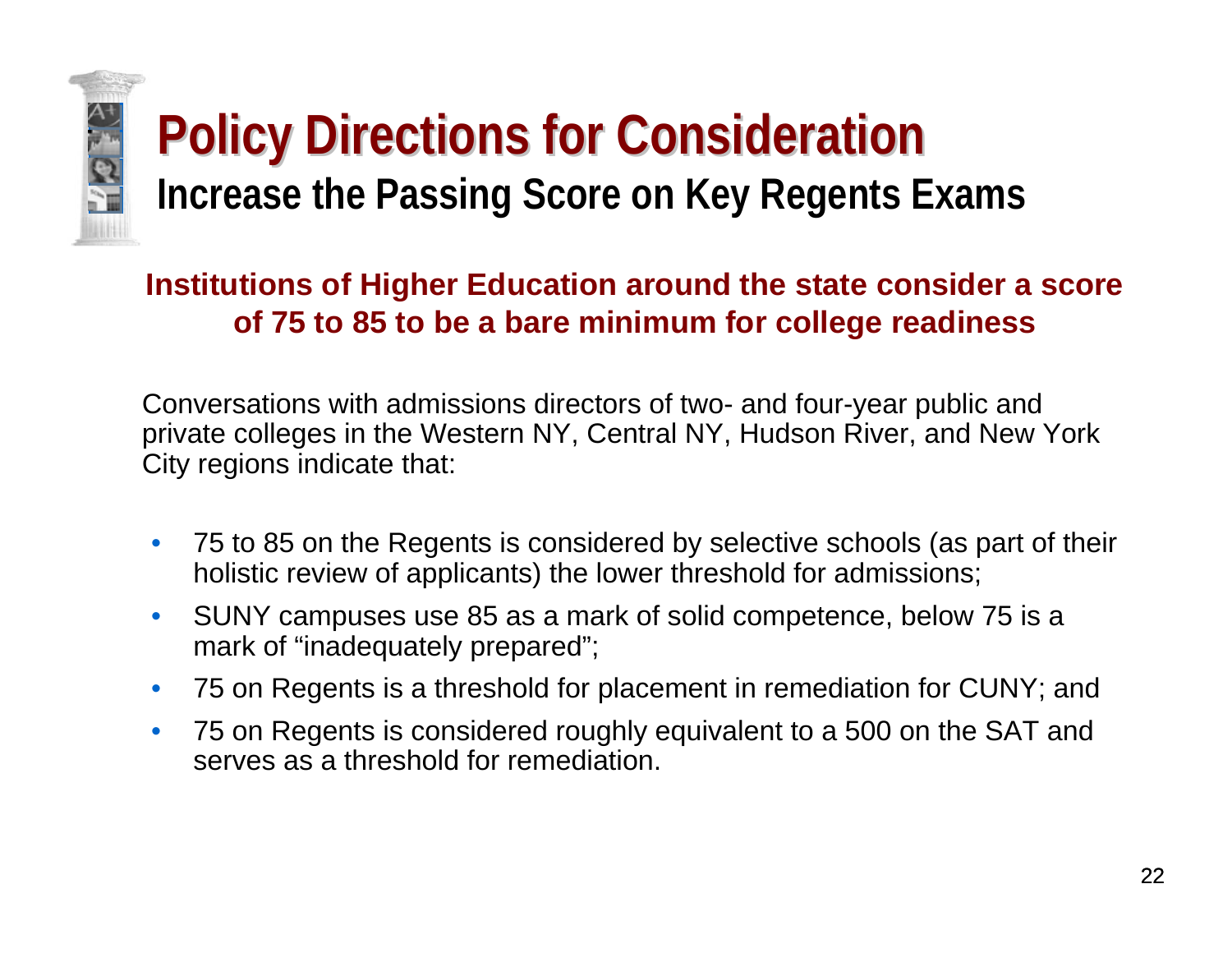## **Policy Directions for Consideration Policy Directions for Consideration Increase the Passing Score on Key Regents Exams**

**High School Graduation Rate and Local Diploma Option** 

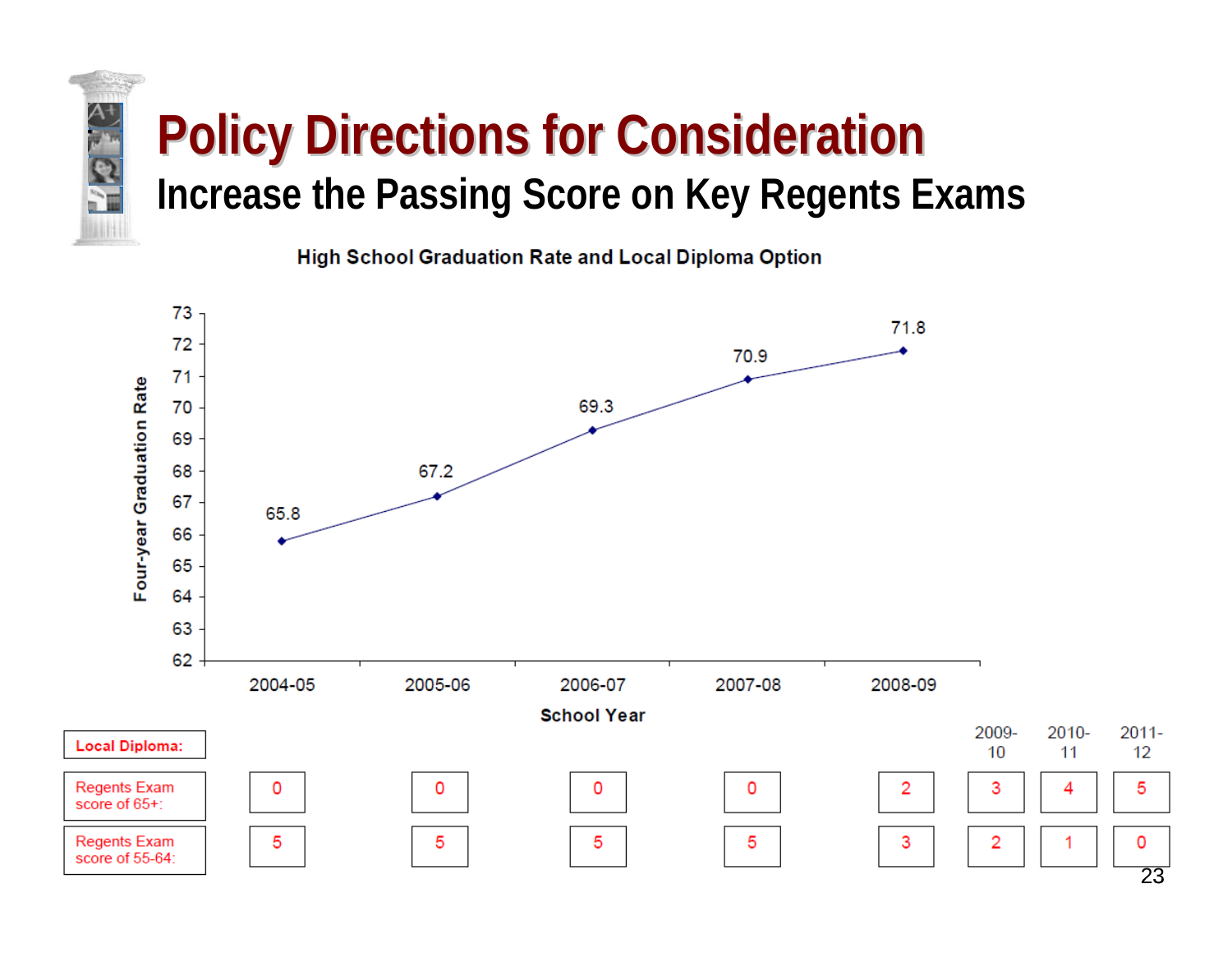

## **Policy Directions for Consideration Policy Directions for Consideration Require Passing Additional Exams**

- **Option:** Require students to pass a second Regents exam in mathematics phased in for 2011 cohort
- **Currently:** Students need to complete three units of credit and pass one commencement-level math Regents exam in order to meet the diploma requirements
- **Benefits:**
	- Students will complete additional commencement-level coursework that is aligned with the Common Core State Standards
	- The ability to pass a second Regents exam is a better indicator of college- and career-readiness
- **Challenges:**
	- May result in a greater number of students not meeting graduation requirements
	- May result in students with interests in other subjects being unable to concentrate to the extent desired
	- Need to backmap alignment of expectations and content from high school to pre-K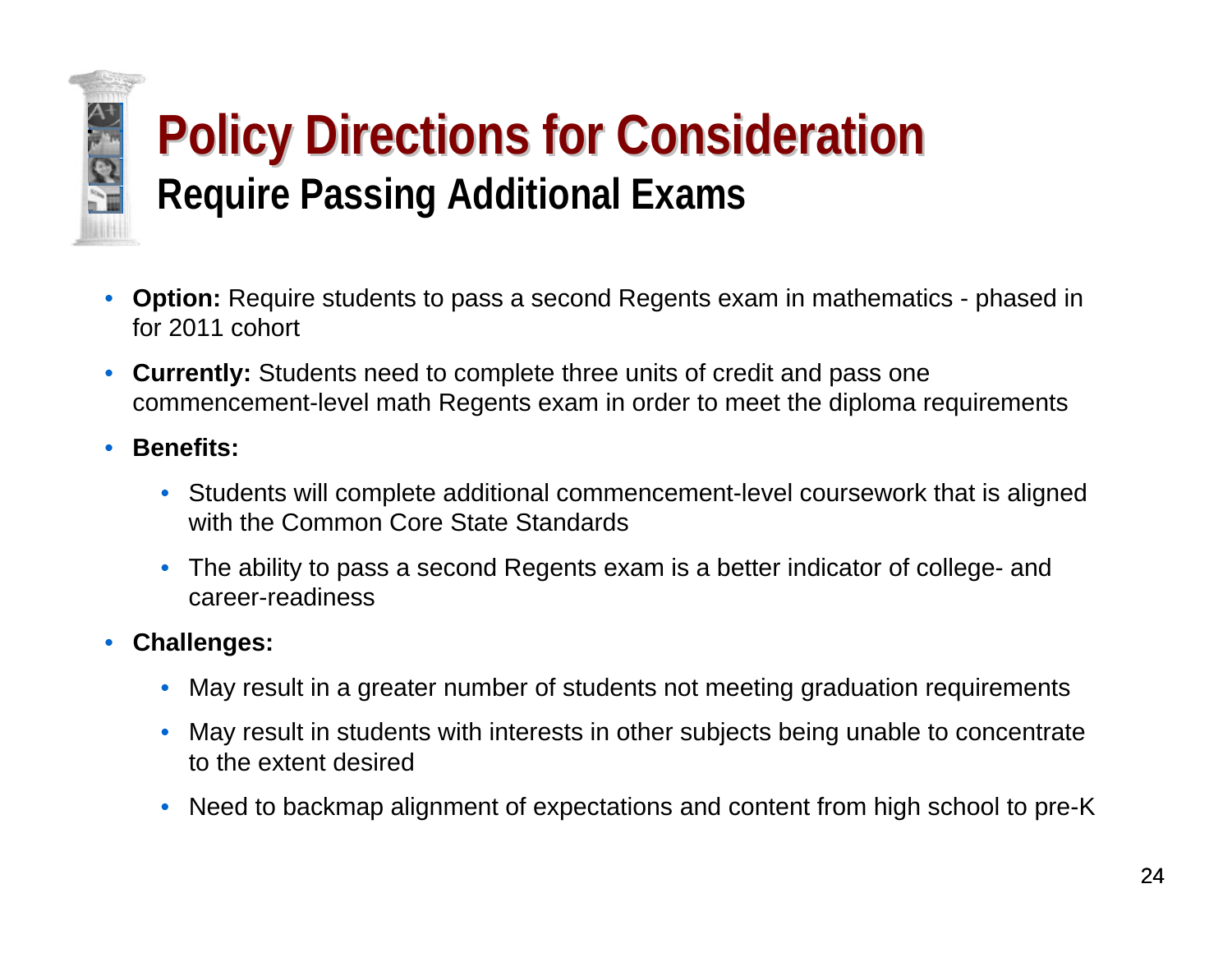

## **Policy Directions for Consideration Policy Directions for Consideration Require Passing Additional Exams**

**Percentage of ACT-Tested Graduates in Three States Enrolled in Remedial Math During Their First Year of College, by High School Math Course Sequence**



Source: ACT. (2007) *Rigor At Risk: Reaffirming Quality in the High School Core Curriculum.*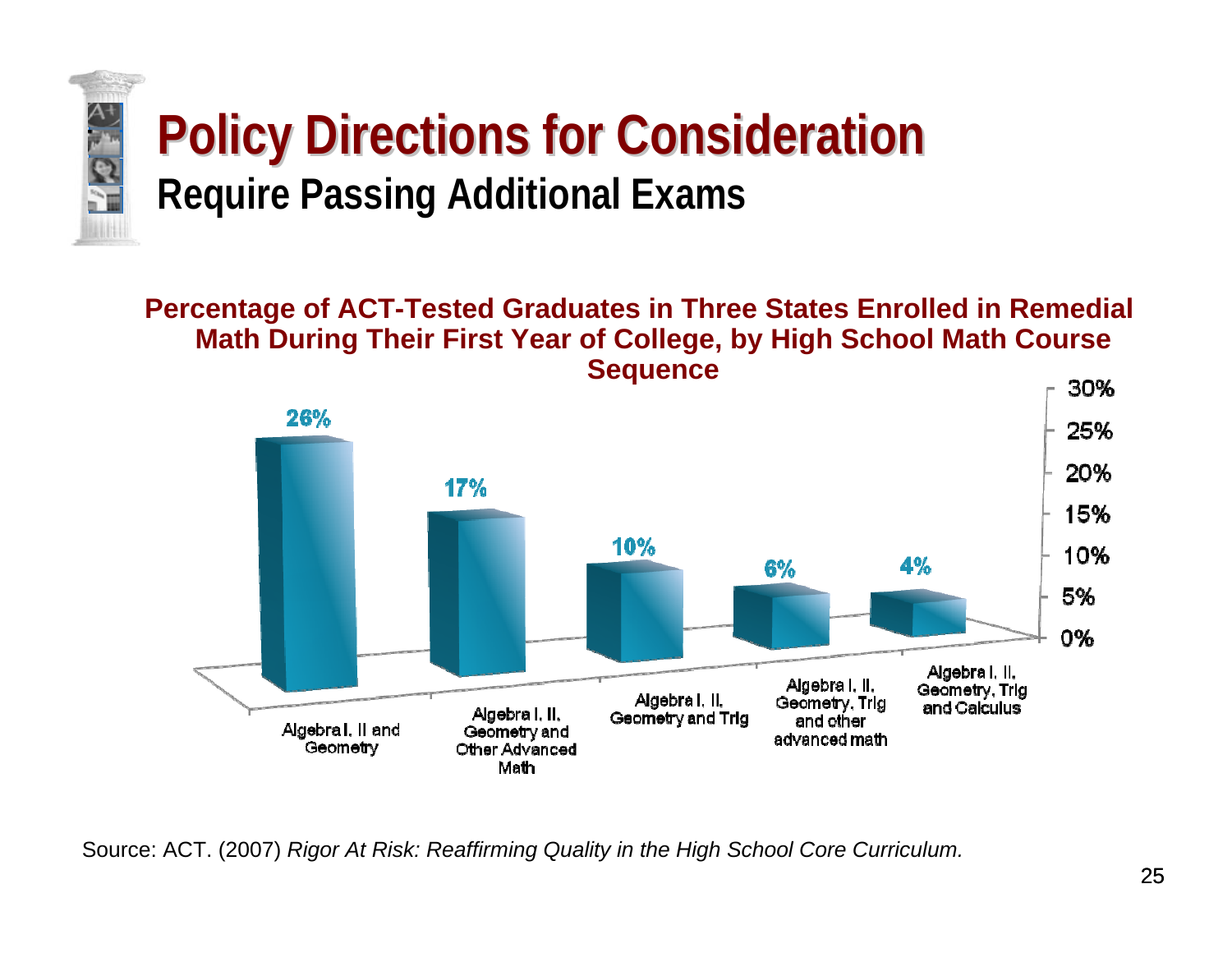

## **Policy Directions for Consideration Policy Directions for Consideration Require a College and Career Ready Experience**

- **Option:** Require all students to take an AP, IB, or college-level course to prepare them for college levels of rigor
- **Currently:** There is no such requirement
- **Benefits:**
	- Research suggests that exposure to these curricula increase the level of students' college and career readiness
- **Challenges:**
	- Equity in access to such courses by all districts
	- Awarding of credit for students who do not get a passing score (but for whom the research suggests there is still a readiness value)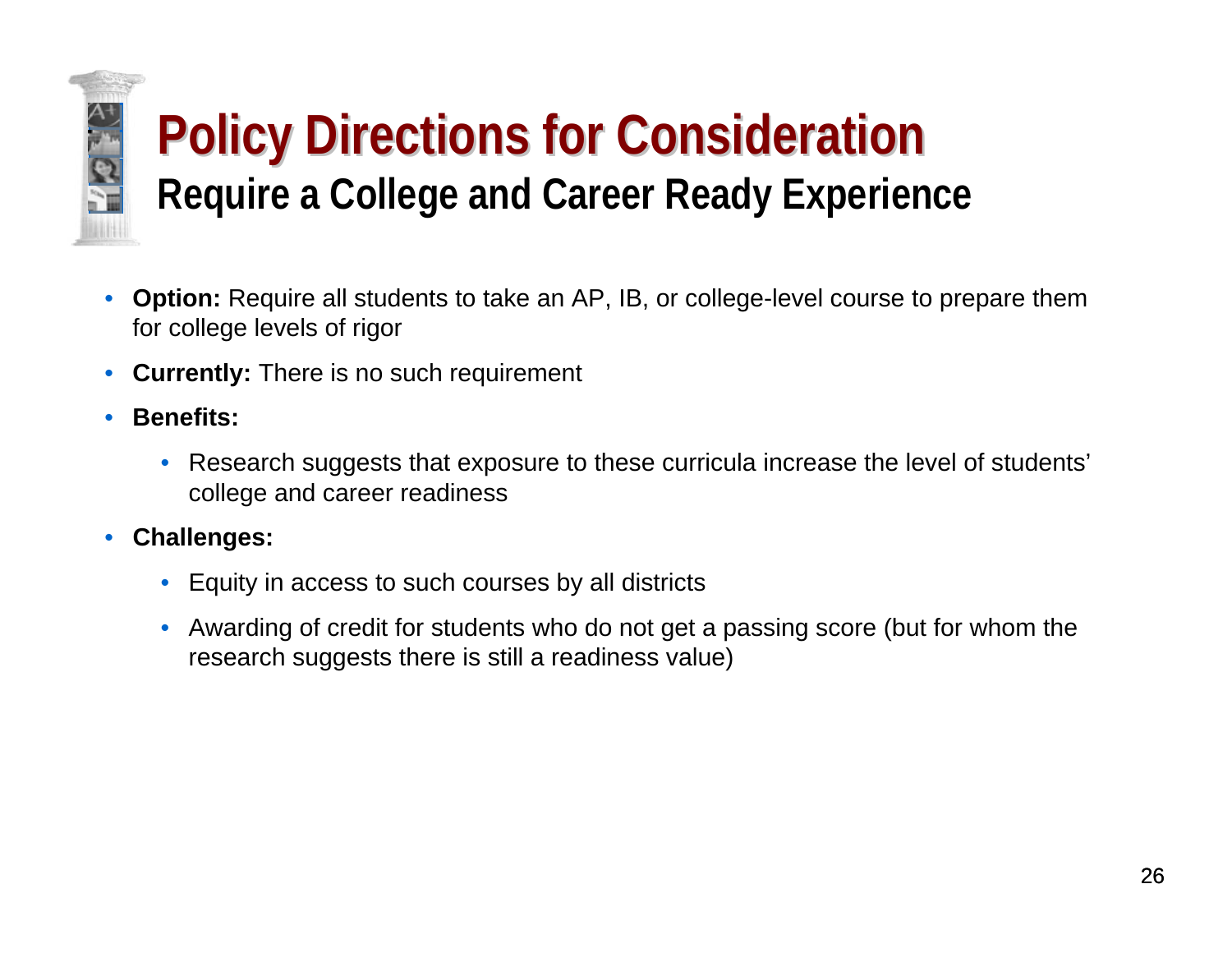

## **Policy Directions for Consideration Policy Directions for Consideration Require a College and Career Ready Experience**

Students taking more AP exams in high school are more likely to persist in college

| <b>High School</b><br><b>Graduation Cohort Year</b> | <b>Number of AP Exams</b> | 4-year College Graduation Rate |
|-----------------------------------------------------|---------------------------|--------------------------------|
|                                                     |                           |                                |
|                                                     | $\overline{0}$            | 12.2%                          |
|                                                     | ◢                         | 29.4%                          |
| 2000                                                | 2                         | 34.9%                          |
|                                                     | 3                         | 39.3%                          |
|                                                     | $4+$                      | 51.3%                          |
|                                                     | $\overline{0}$            | 11.5%                          |
|                                                     | 1                         | 28.7%                          |
| 2001                                                | $\overline{2}$            | 34.9%                          |
|                                                     | 3                         | 37.3%                          |
|                                                     | $4+$                      | 47.8%                          |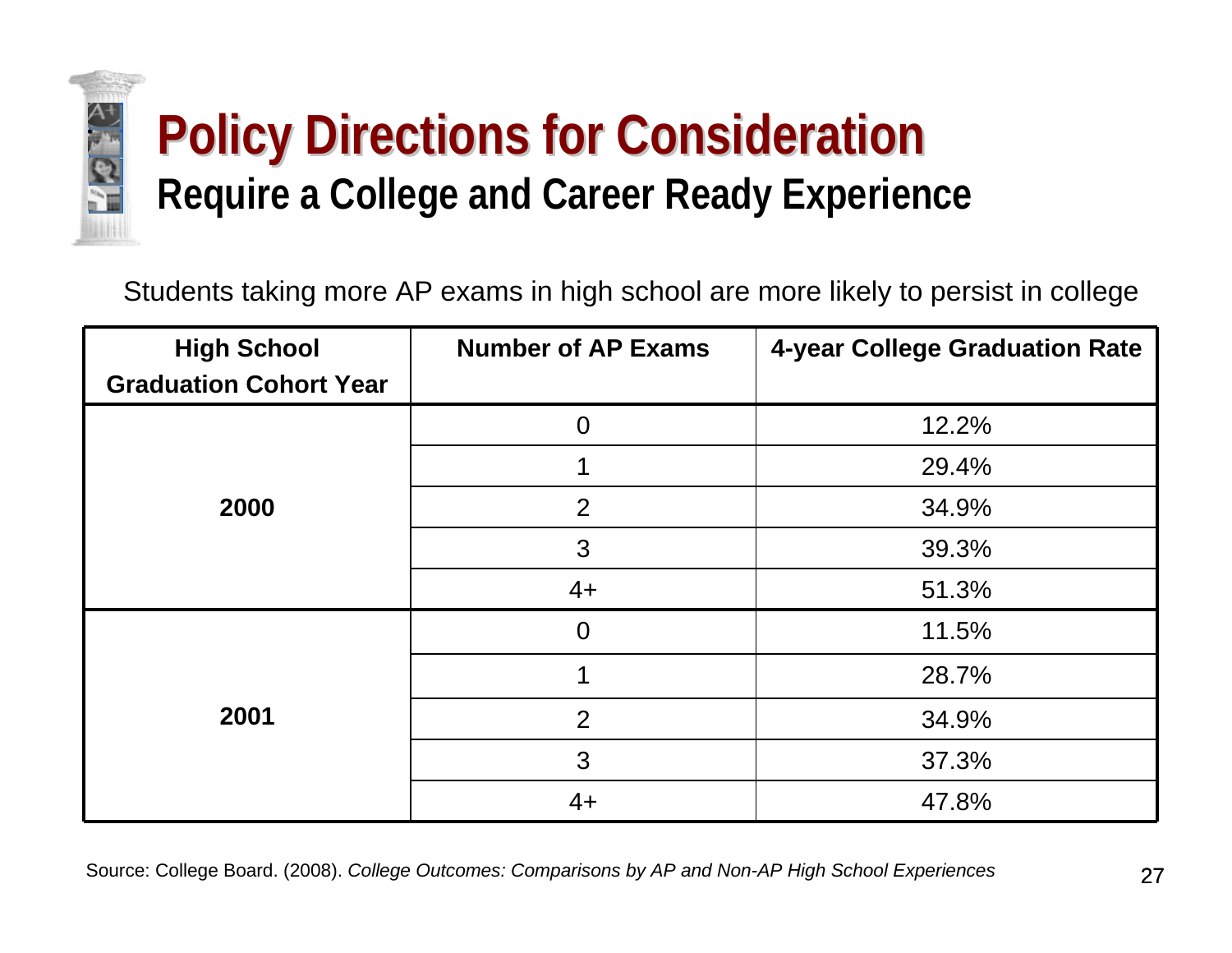## **Policy Directions for Consideration Policy Directions for Consideration Extend the School Day/School Year**

- **Option:** 200 days per year and 8 hours per day for all students
- **Currently:** 180 school days per year and a minimum of 5 hours for students in K-6 and 5 ½ hours for students in 7-12
- **Benefits:**

- Research indicates that additional instructional time leads to increased academic achievement
- Opportunity for greater depth in subject matter
- Opportunity for greater flexibility in school schedules
- **Challenges:**
	- Effectively structuring the additional time to engage students
	- Greater personnel and facilities costs to districts
	- Current level of school funding is decreasing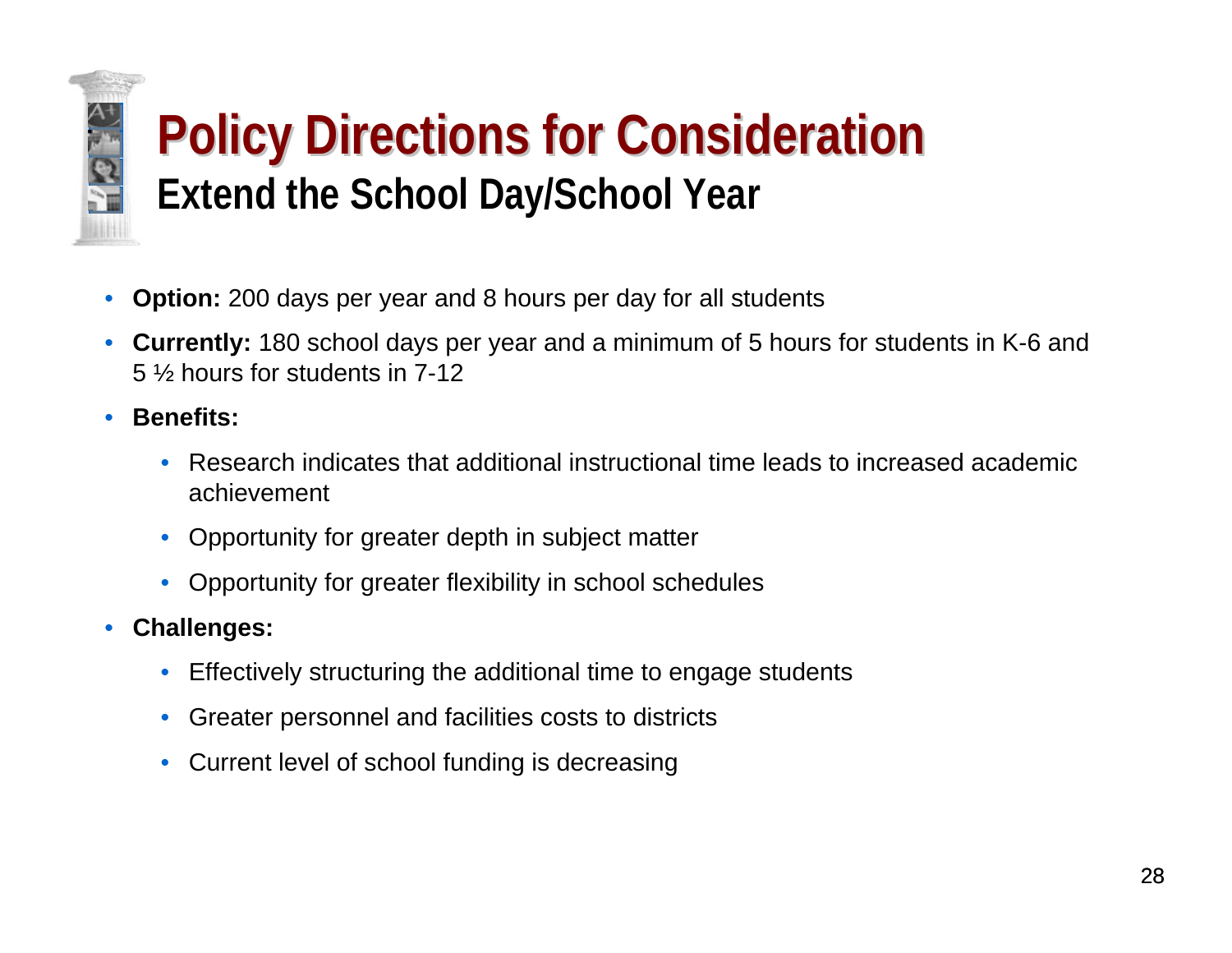## **Policy Directions for Consideration Strengthen Regents Exam Sequence in ELA and Social Studies consistent with NYS Common Core Standards**

- **Option A:** Beginning in 2011-12, implement Grade 9 and Grade 10 ELA exams as census exams (exams taken by all students in the grade level) parallel to Grades 3-8. The Grade 11 Regents would remain the graduation requirement.
- **Option B:** Break Global History and Geography into two sequenced courses with separate Regents exams in grades 9 and 10
- **Currently:**

**ALSE** 

- The Global Studies course is offered as a one and one half to two year course with a Regents exam administered at end of course
- ELA exams are administered only in Grades 3-8 and Grade 11
- **Benefits:**
	- More depth in instruction and learning
	- Greater opportunities in Social Studies for integration with ELA
- **Challenges:**
	- The State would have to redesign the Global Studies Regents exam
	- School districts would be administering additional examinations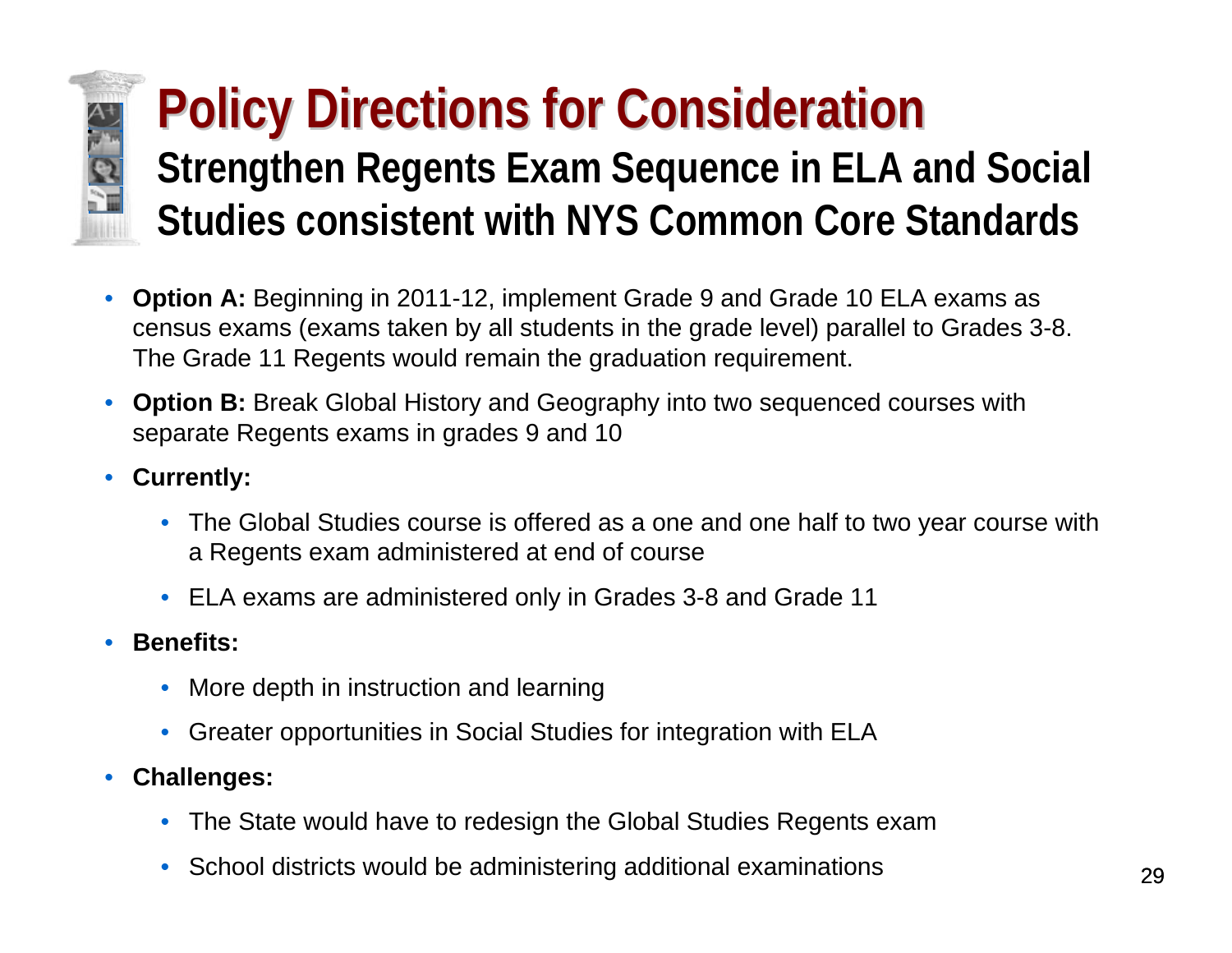

#### **Recommendations:**

- Allow students choice in one or more Regents exams
- Allow students to earn credits through demonstration of competency rather than seat time
- Increase the maximum number of credits earned through integrated/specialized CTE programs/courses
- Allow flexibility in middle school opportunities
- As resources allow, expand the Regents assessment program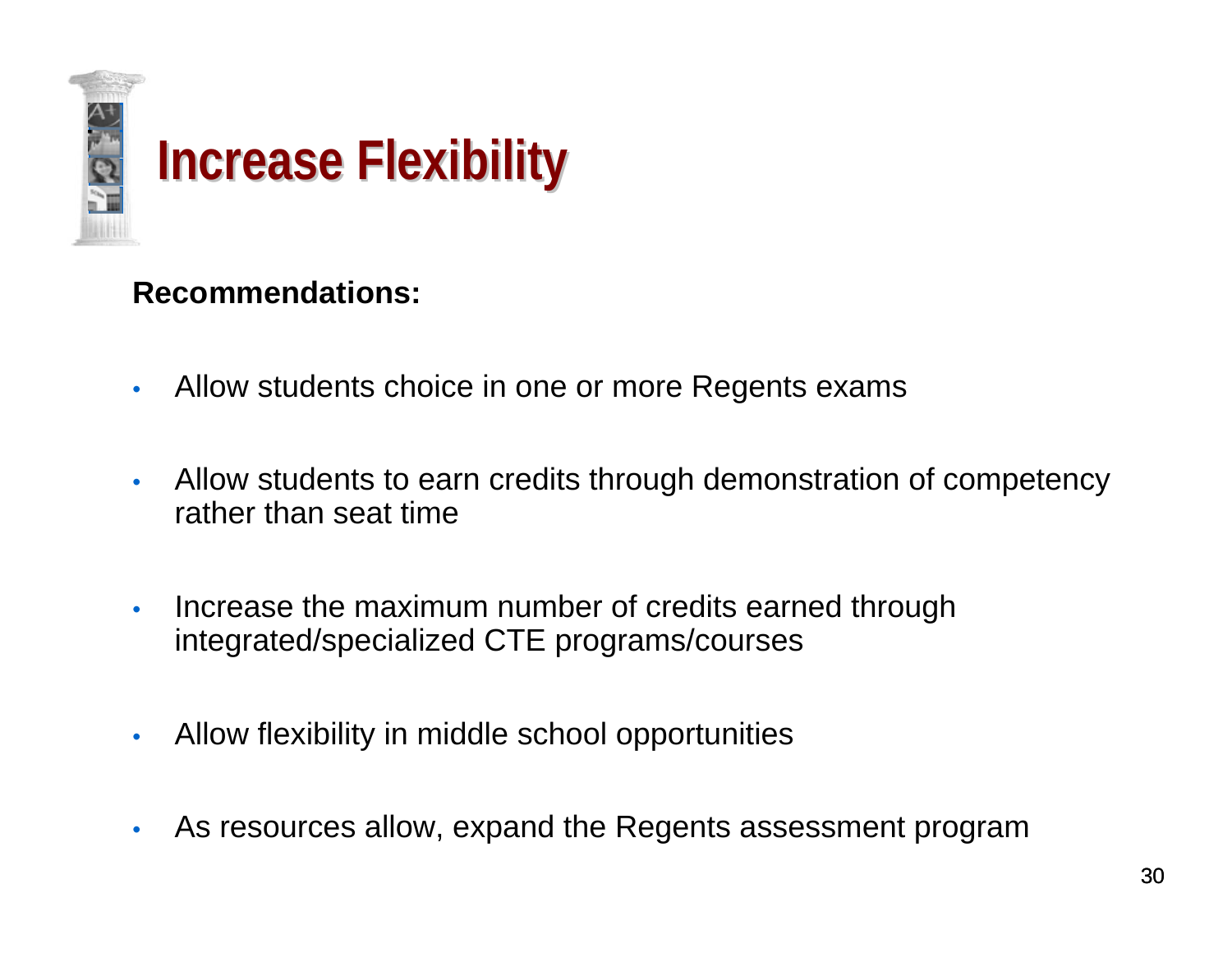# HØT.

## **Policy Directions for Consideration Policy Directions for Consideration Allow Students Choice in Required Regents Exams\***

- **Option:** Multiple paths to graduation with a Regents diploma
	- ELA, Math  $+$  any 3\*\*, or
	- ELA, Math + 2 Science + 1 other\*\*, or
	- ELA, Math + 2 History + 1 other\*\*, or
	- ELA, Math + 1 History + 1 Science + 1 other\*\*
- **Benefits:**
	- Additional courses in a field of interest can fulfill additional diploma endorsements
	- Better student engagement should increase likelihood for graduation
	- Recognition of student skill achievement and the opportunity to use multiple measures of student growth
- **Challenges:**
	- Greater flexibility means students may be able to graduate without demonstrating proficiency in key areas through Regents exams

\* NCLB requires annual testing in ELA and math in grades 3-8 and once at the high school level, and once in science at the elementary, middle, and high school levels.

\*\* including a CTE assessment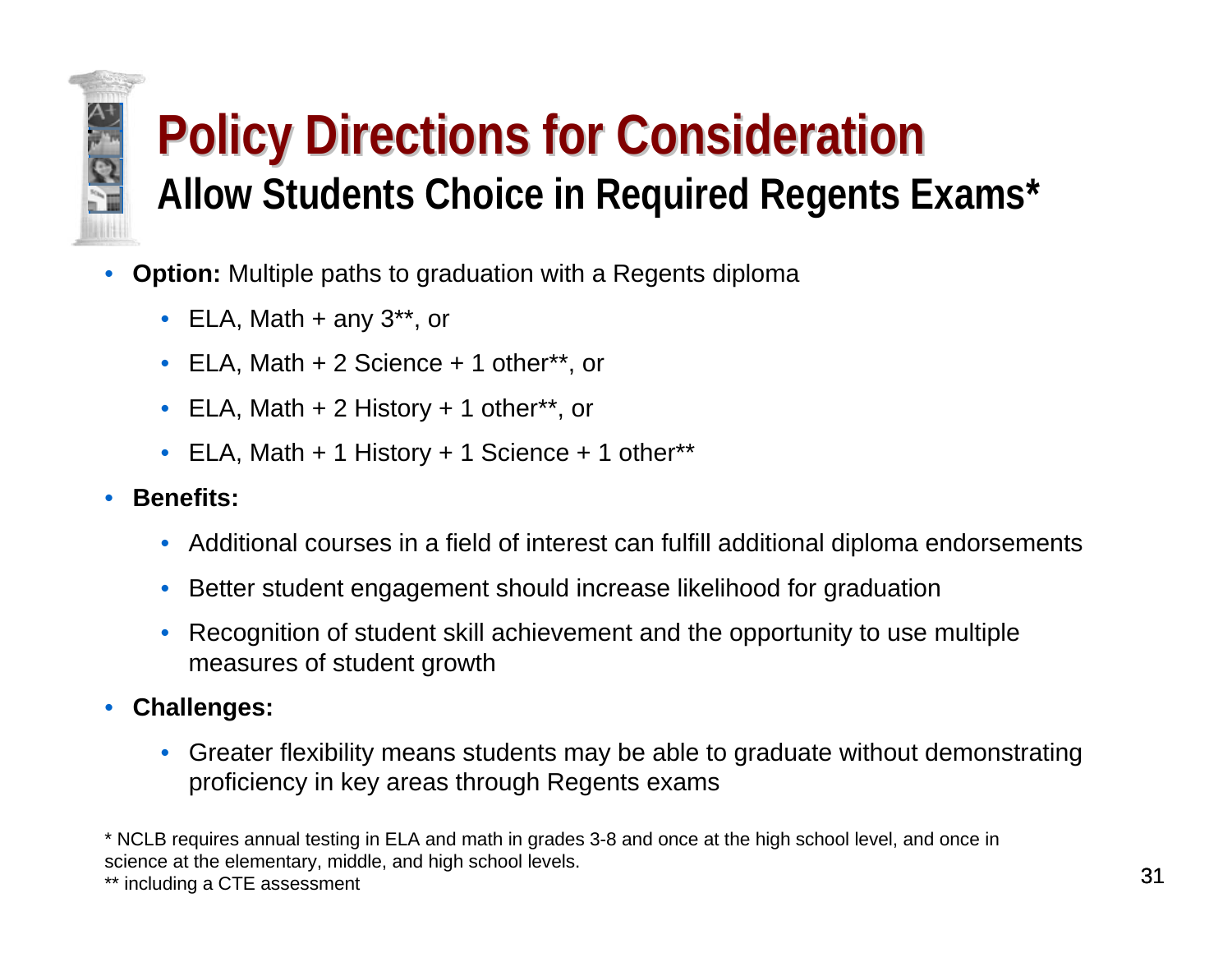

## **Policy Directions for Consideration Allow Students Choice in Required Regents Exams**

#### **Which Regents Exams are Students not Passing at 65 or Better?\***

| <b>Examination</b>    | # of Gen Ed Students who<br>scored 55-64 on only this<br><b>Regents exam</b> | % of Gen Ed Students<br>who Earned a Local<br>Diploma with score of 55-<br>64 on only 1 Regents<br><b>Exam</b> |
|-----------------------|------------------------------------------------------------------------------|----------------------------------------------------------------------------------------------------------------|
| <b>Global History</b> | 3,254                                                                        | 33%                                                                                                            |
| <b>Science</b>        | 1,804                                                                        | 19%                                                                                                            |
| <b>US History</b>     | 1,706                                                                        | <b>18%</b>                                                                                                     |
| <b>Mathematics</b>    | 1,575                                                                        | <b>16%</b>                                                                                                     |
| <b>ELA</b>            | 1,378                                                                        | 14%                                                                                                            |
| <b>Total</b>          | 9,717                                                                        | 100%                                                                                                           |

\* Students in 2003 Cohort who earned Local Diplomas after 5 years because they scored 55-64 on **only one** Regents exam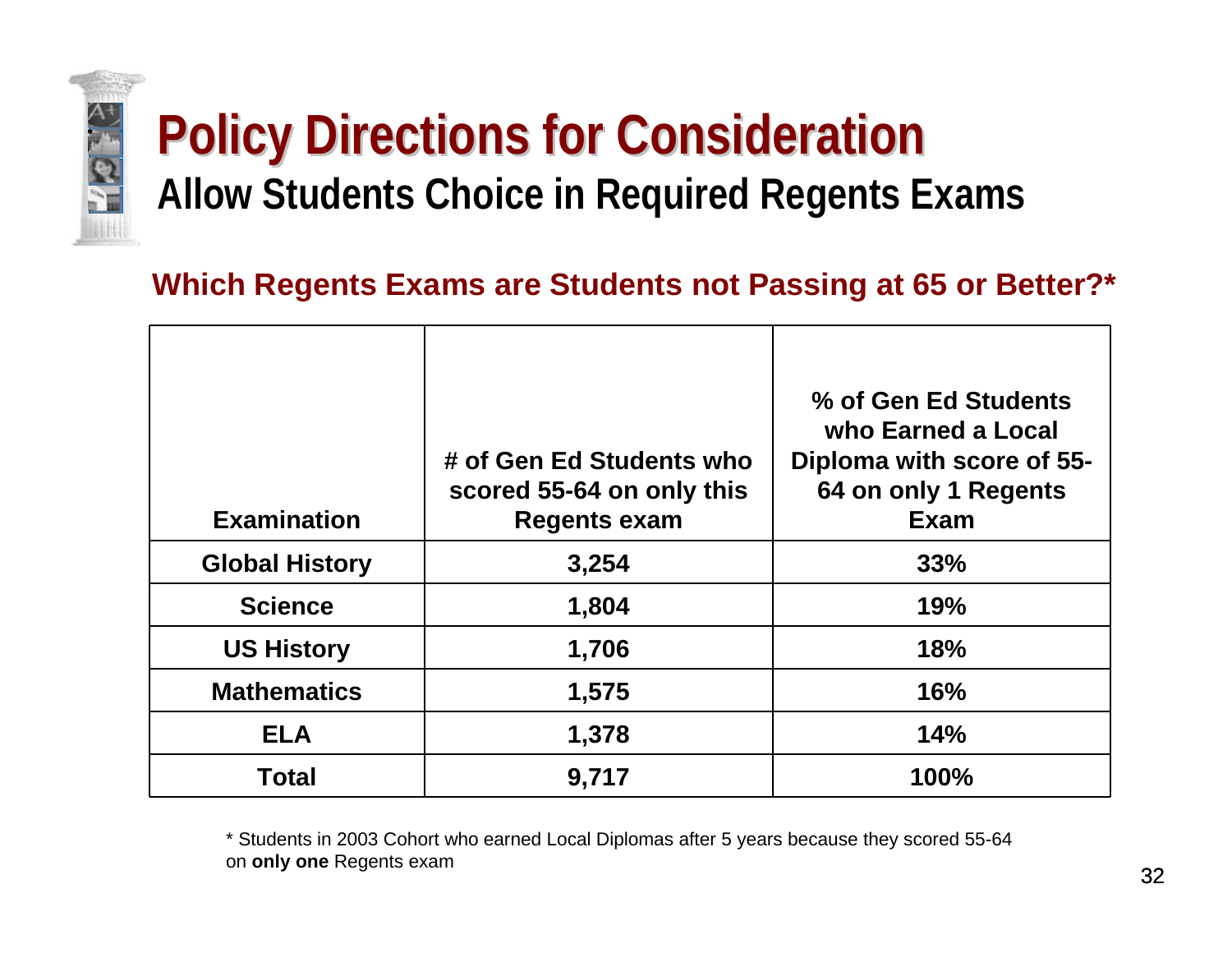

## **Policy Directions for Consideration Earn Credit Through Demonstration of Competency**

- **Option:** Students earn credit through competency-based activities in lieu of seat time requirements
- **Currently:** Students must complete units of study equivalent to 180 minutes of instruction per week (seat time) in order to earn units of credit for high school graduation
- **Benefits:**
	- Students progress at own pace through a course utilizing online/blended/alternative course models
	- Students can more deeply engage a subject area and potentially receive course credit for related outside activities
	- Values demonstration of knowledge and skill acquisition, not just the amount of time spent in a classroom
- **Challenges:**
	- Lack of district experience scheduling, capacity, and staffing in a competency-based model
	- Providing support for lower-achieving students in a less structured setting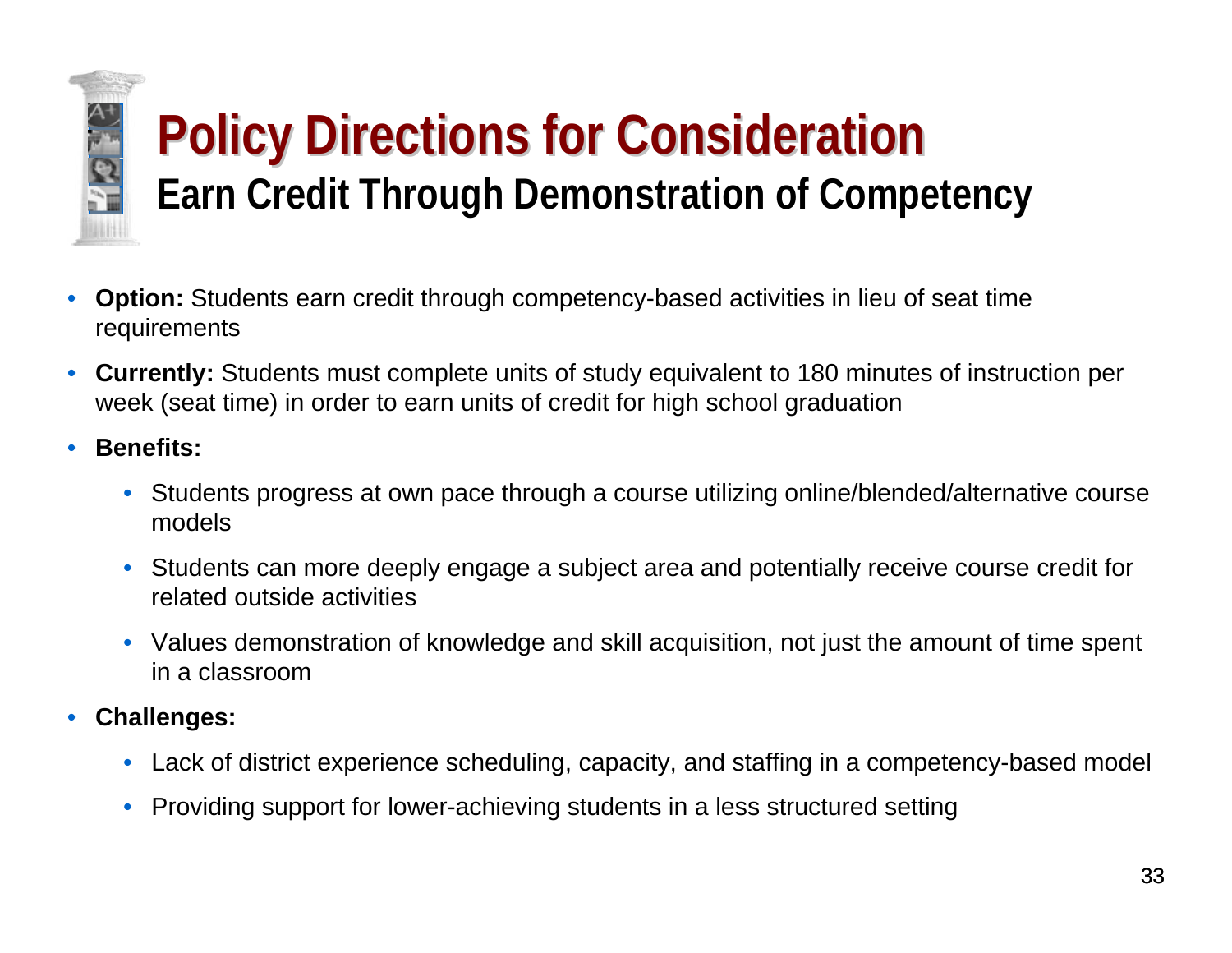## **Policy Directions for Consideration Policy Directions for Consideration Increase Flexibility for CTE Programs**

#### **Increase the maximum number of credits that students can earn through integrated CTE programs and specialized CTE courses**

- **Option:** Beginning in 2011-12, increase the availability of CTE integrated courses from 4 to 10, including all ELA, Math, and Science
- **Currently:** Only four academic credits can be earned through approved integrated CTE programs
- **Benefits:**

**AND** 

- Allows students the opportunity to pursue an interest-based education
- Increases opportunities to learn by application
- Earlier access to CTE program (9th grade) may increase engagement and high school completion
- **Challenges:**
	- Equity and access of all options to all students
	- Limited number of approved CTE programs
	- Establishing a common level of rigor across all CTE programs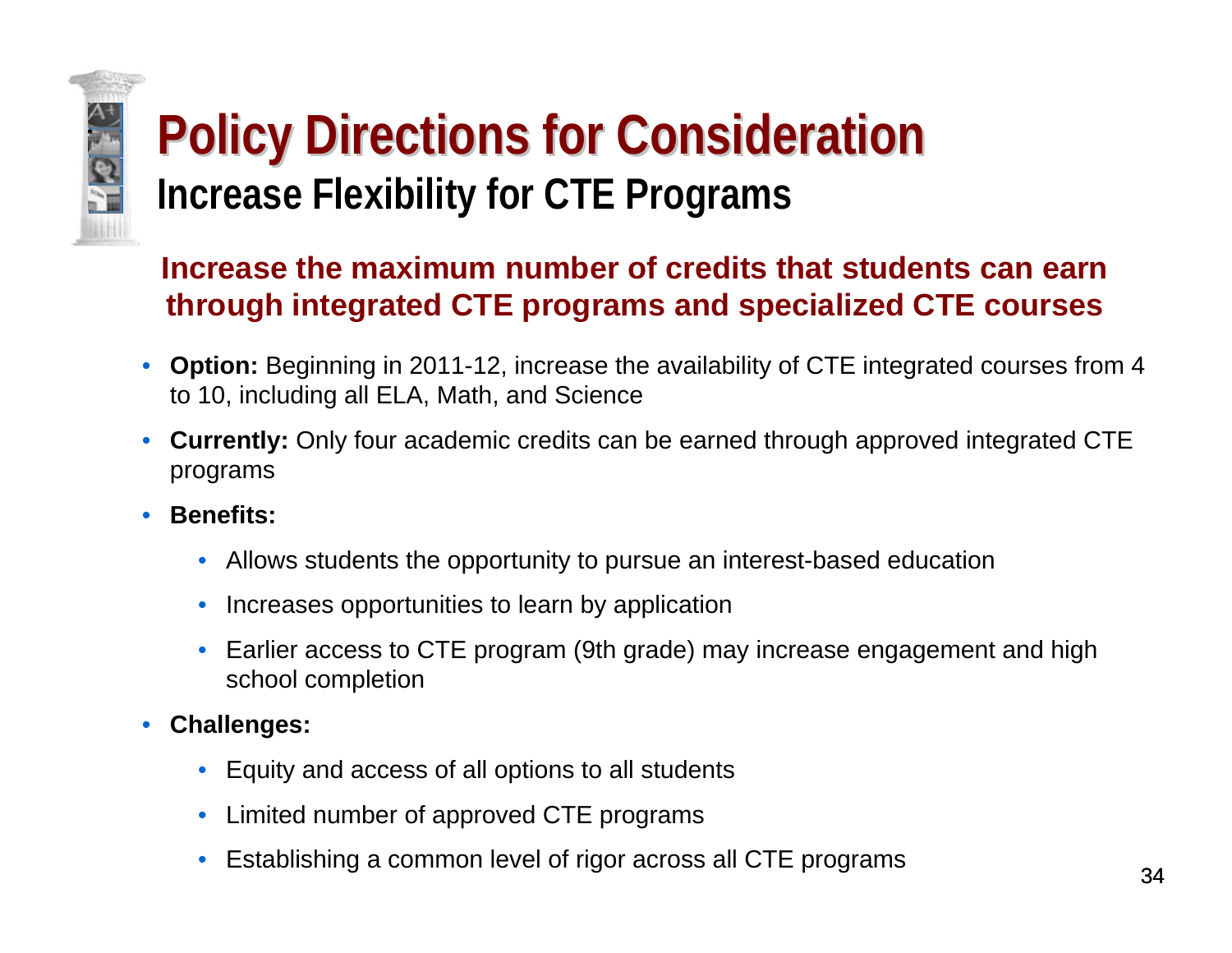

## **Policy Directions for Consideration Policy Directions for Consideration Increase Flexibility for CTE Programs**

#### **Current Rules for Integrated CTE Programs**

| <b>Core Course</b><br>Requirements | <b>Current Graduation</b><br>Requirements<br>(Students Entering<br>Grade 9 in 2001) | <b>Fully Integrated</b><br>Approach     | <b>Specialized Course</b><br>Approach (Maximum<br>4) | Combined Integrated and<br><b>Specialized Course</b><br>Approach                 |
|------------------------------------|-------------------------------------------------------------------------------------|-----------------------------------------|------------------------------------------------------|----------------------------------------------------------------------------------|
| English                            | 4                                                                                   | 3                                       | 3                                                    | 3                                                                                |
| <b>Social Studies</b>              | 4                                                                                   | 3                                       | 3                                                    | 3                                                                                |
| <b>Mathematics</b>                 | 3                                                                                   | $\overline{2}$                          | $\overline{2}$                                       | $\overline{2}$                                                                   |
| Science                            | 3                                                                                   | 2                                       | $\overline{2}$                                       | 2                                                                                |
| <b>Physical Education</b><br>(PE)  | $\overline{2}$                                                                      | $\overline{2}$                          | $\overline{2}$                                       | $\overline{2}$                                                                   |
| Art / Music                        |                                                                                     | 1                                       |                                                      | 1                                                                                |
| Health                             | 0.5                                                                                 | 0.5                                     | 0.5                                                  | 0.5                                                                              |
| <b>LOTE</b>                        |                                                                                     |                                         |                                                      |                                                                                  |
| <b>Units of Credit</b>             | 18.5                                                                                | 14.5                                    | 14.5                                                 | 14.5                                                                             |
| <b>Additional Units of</b>         |                                                                                     | CTE Sequence: 3.5                       | CTE Sequence: 3.5                                    | CTE Sequence: 3.5                                                                |
| Credit: (Sequence /<br>Electives)  | 3.5                                                                                 | <b>CTE /Integrated</b><br>Academic: 4.0 | <b>CTE /Specialized</b><br><b>Courses: 4.0</b>       | <b>CTE /Combined</b><br><b>Integrated and</b><br><b>Specialized Courses: 4.0</b> |
| <b>Total Units of Credit</b>       | 22                                                                                  | 22                                      | 22                                                   | 22                                                                               |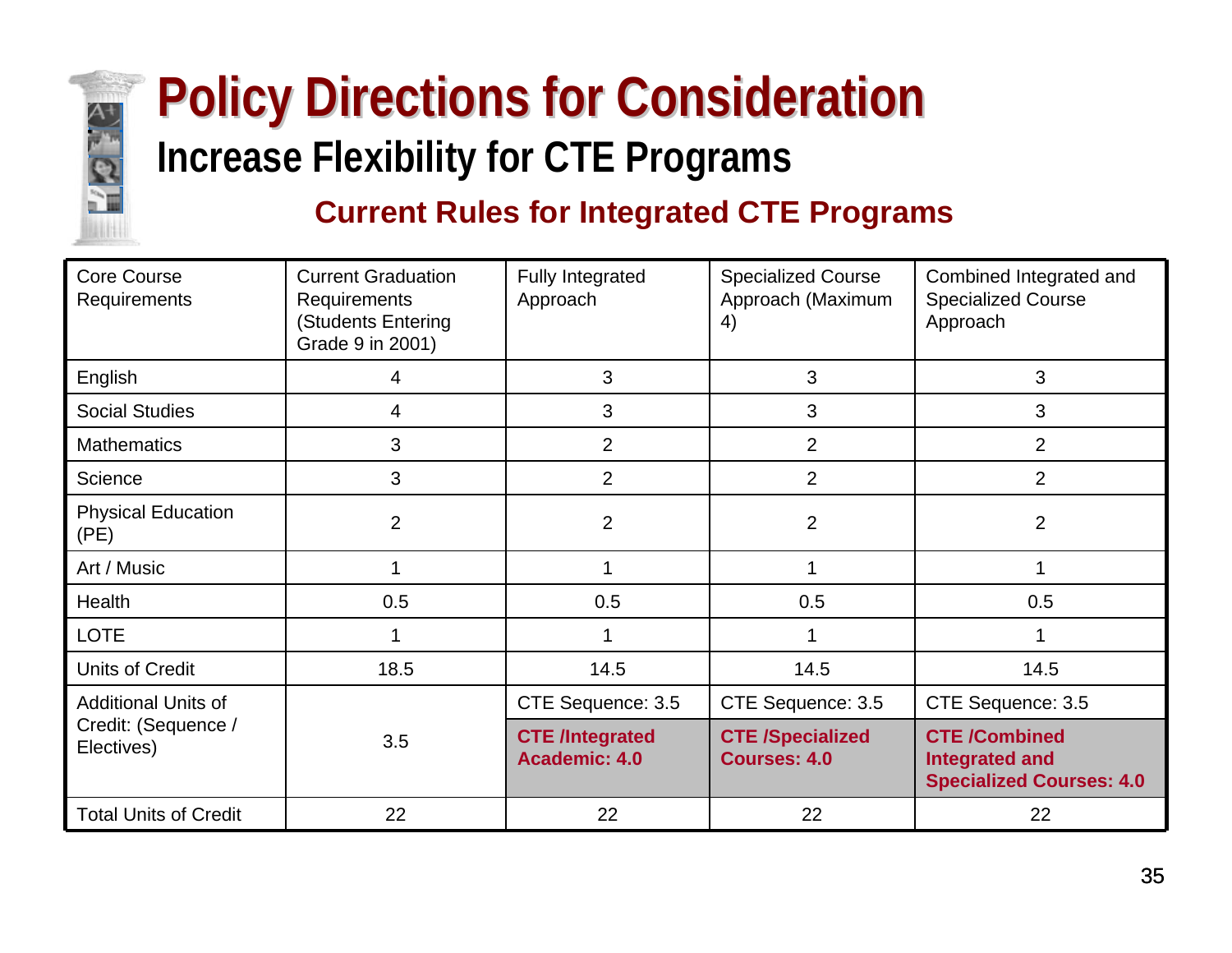

## **Policy Directions for Consideration Policy Directions for Consideration Allow Flexibility in Middle School Opportunities**

• **Option A:** Beginning in 2011-12, expand Middle School Integration Options:

| English/History/Art | $H$ Health <sup>/<math>\circ</math></sup><br>.h/Science | :nalish/C<br>-- | ---<br>Matr<br>′/∩ | $\sim - -$<br>Science/C<br>. . |
|---------------------|---------------------------------------------------------|-----------------|--------------------|--------------------------------|
|---------------------|---------------------------------------------------------|-----------------|--------------------|--------------------------------|

- **Option B:** Beginning in 2011-12, extend the regulation allowing students in eighth grade to fulfill high school assessment requirements to 7th grade students
- **Option C:** Beginning in 2011-12, allow implementation of Response to Intervention in place of AIS in the middle grades
- **Benefits:**
	- Increased learning opportunities for students to advance in their studies at an earlier age
	- More individualized strategy for meeting student needs
- **Challenges:**
	- Appropriately certified teachers
	- Development of more online/blended/alternative course models for local implementation
	- Scheduling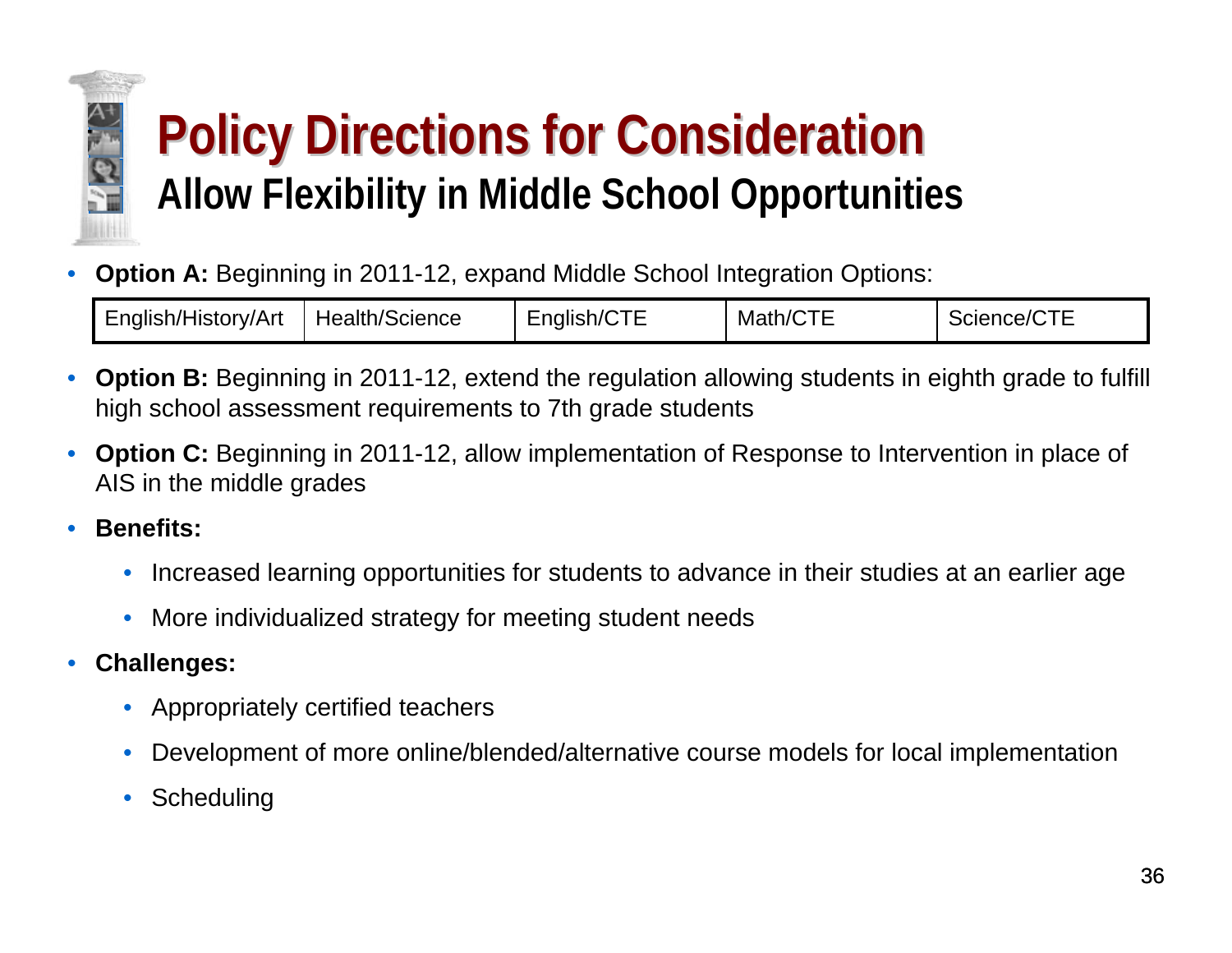# **Policy Directions for Consideration Policy Directions for Consideration Allow Flexibility in Middle School Opportunities**

#### **Current Rules for Middle School Courses**

#### **Grades 5 and 6:**

E

• All students receive instruction in the seven general curriculum areas

#### **Grades 7 and 8:**

• All students receive instruction designed to enable them to achieve, by the end of grade eight, State intermediate learning standards through the following units of study:

| English language arts                                                        | Social studies                                           | Science                                                               | <b>Mathematics</b>                                                                     |
|------------------------------------------------------------------------------|----------------------------------------------------------|-----------------------------------------------------------------------|----------------------------------------------------------------------------------------|
| two units                                                                    | two units                                                | two units                                                             | two units                                                                              |
| Technology education                                                         | Home and career skills                                   | Physical education                                                    | <b>Health education</b>                                                                |
| one unit                                                                     | $\frac{3}{4}$ unit                                       | every other day                                                       | $\frac{1}{2}$ unit                                                                     |
| The arts<br>$\frac{1}{2}$ unit in visual arts<br>$\frac{1}{2}$ unit in music | Library and information<br>skills<br>one period per week | Languages other than<br>English<br>two units by the end of<br>grade 9 | Career development<br>and occupational<br>studies<br>(integrated across<br>disciplines |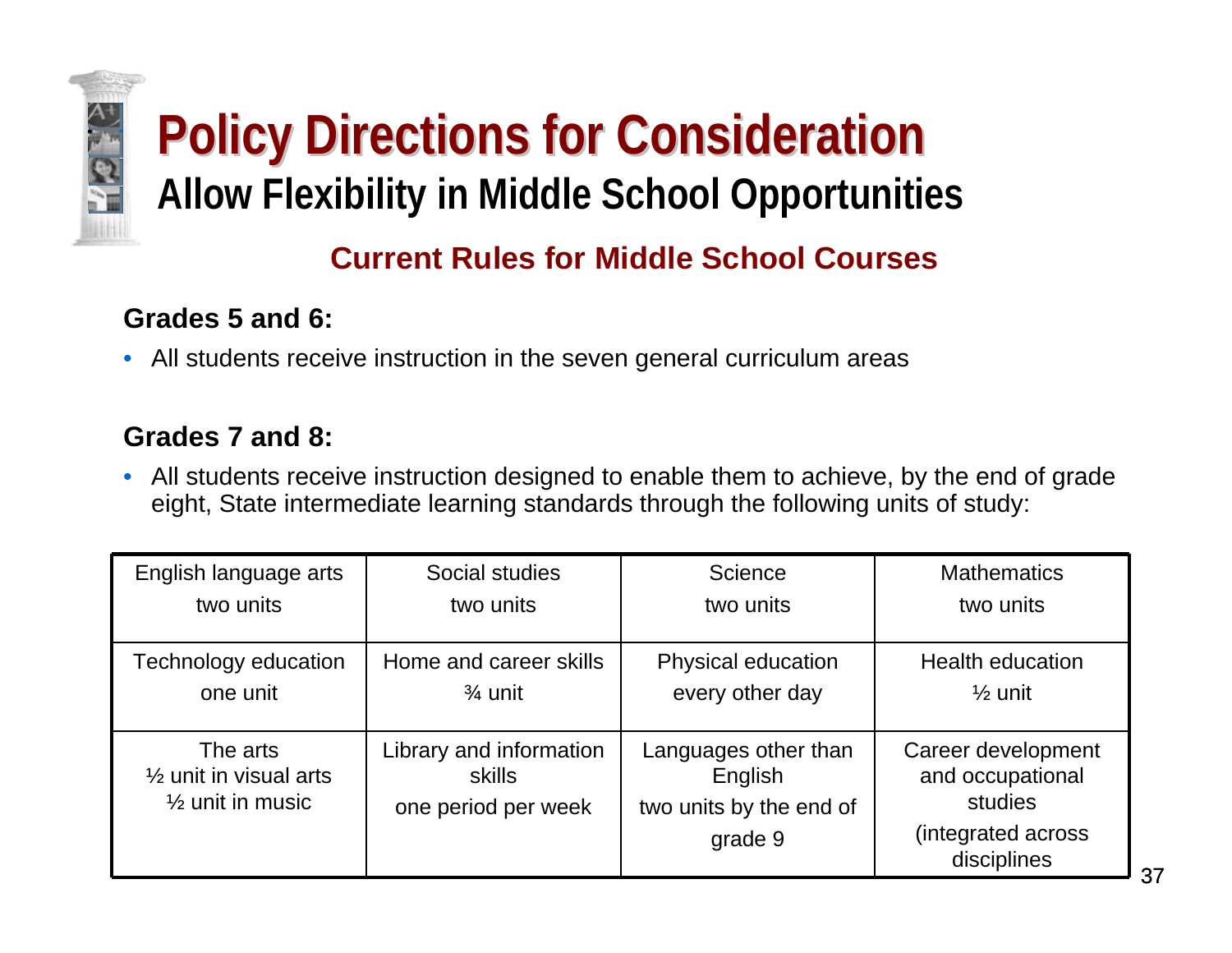

## **Policy Directions for Consideration Policy Directions for Consideration Expand the Regents Assessment Program**

- **Option A:** Add a Regents exam in Economics in 2013-14 (available for Class of 2014)
- **Option B:** Add Regents exams in the Arts (Dance, Theater, Music, Visual Arts) in 2013-14 (available for Class of 2014)
- **Option C:** Add a Regents exam in Technology in 2014-15 (available for Class of 2015)
- **Benefits:**
	- Expanded opportunities for students to demonstrate proficiency in fields beyond the core academic subjects
- **Challenges:**
	- Cost
	- Appropriately certified teachers.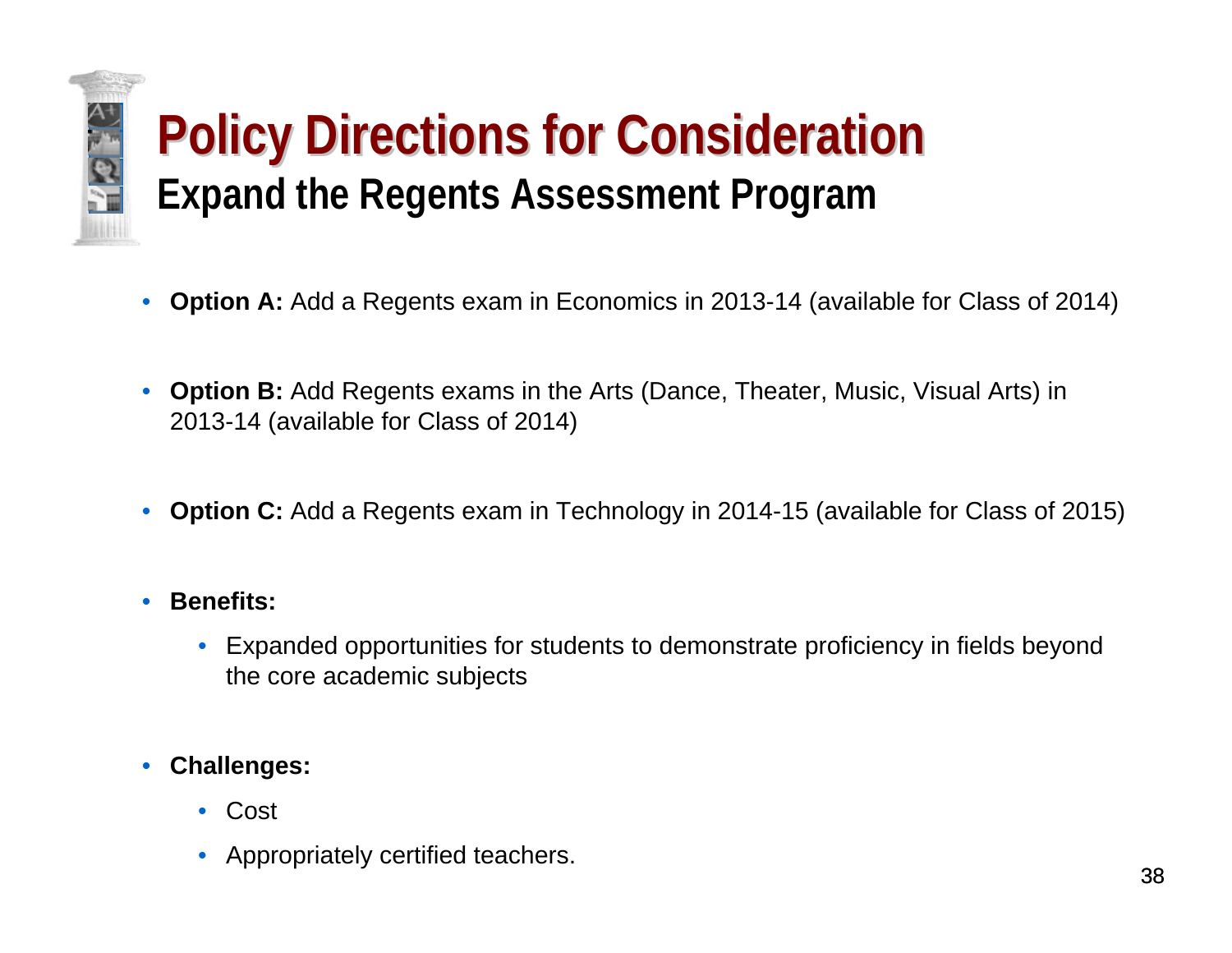

## **Policy Directions for Consideration Rethink the "Safety Net" for Students with Disabilities**

- **Options:**
	- Phase out the RCT safety net, which sunsets for the 2011 grade 9 cohort
	- Continue the 55-64 pass score option to earn a local diploma; or propose a specified period of time for the 55-64 pass score option to be in effect
	- Allow students with disabilities to obtain a local diploma based on a composite Regents test score
- **Benefits:**
	- Cost savings to the State with elimination of the RCTs
	- Decreases the number and types of State assessments required at the school district
	- Coursework for students would be more aligned with the State assessments needed to reach the graduation standards
- **Challenges:**
	- Training for Committees on Special Education and Guidance Counselors on course credit flexibility options
	- Ensuring that students with disabilities have equal opportunities to participate in courses and pathways available to all students that would lead to a Regents diploma